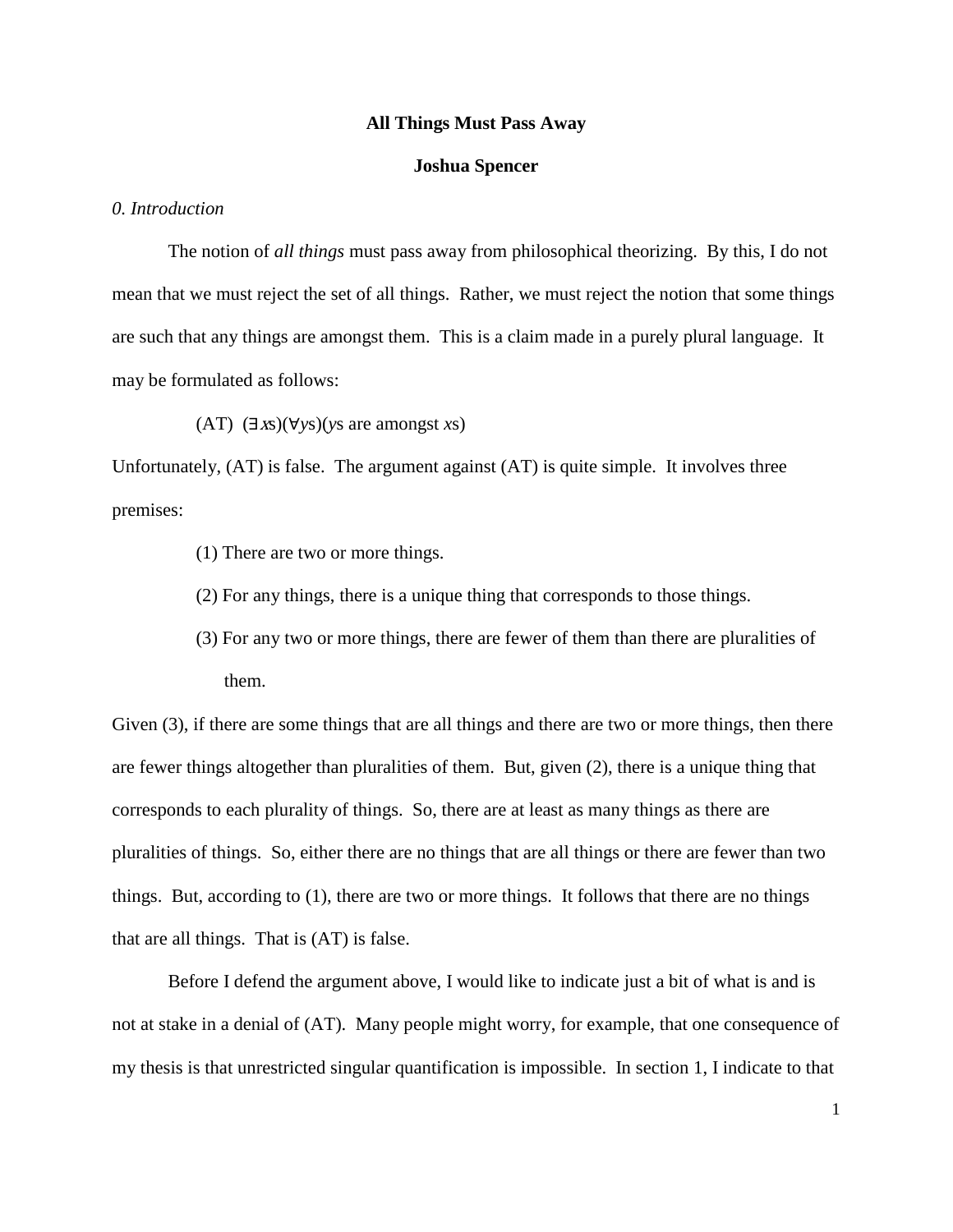this worry is, to some extent, legitimate. Once we acknowledge that there are no things that are all things, we must recognize a limitation on the usefulness of plurals in logic. In section 2, I show that there is a surprising metaphysical ramification as well. It seems that one formulation of Unrestricted Composition entails that everything is a proper part of something further. The remainder of this paper is devoted to defending the argument outlined above. In section 3, I argue that a certain cardinality thesis involving pluralities is true. That is, I argue for premise (3). In section 4, after indicating several metaphysical views that seem to entail both (1) and (2), I show that a commitment to propositions supports both of these premises. Finally, I consider several objections to my argument. First, in sections 5, I consider an objection that attempts to undercut the support for (2) by endorsing course grained views about entities like propositions. In sections 6 and 7, I consider and respond to an objection according to which my view leads to paradox.

## *1. Speaking of All Things*

 $\overline{a}$ 

Some people might think a denial of (AT) entails that unrestricted singular quantification is impossible. After all, if there are no things that are all things, then there are no things that every single thing is amongst. But, one might think, in order for unrestricted quantification to be possible, it must be that there are some things that every single thing is amongst.<sup>1</sup>

At the very least, though, a denial of (AT) is consistent unrestricted singular quantification. That is, a denial of (AT) does not logically entail that our singular quantifiers are indefinitely extensible. Consider any universal statement of the following form:

 $1$  This thought may simply be an instance of what Uzquiano calls The All-in-Many Principle. According to the Allin-Many Principle, "quantification over objects satisfying a certain condition presupposes that there are some objects which are all and only those objects that satisfy the condition" (2009, 312).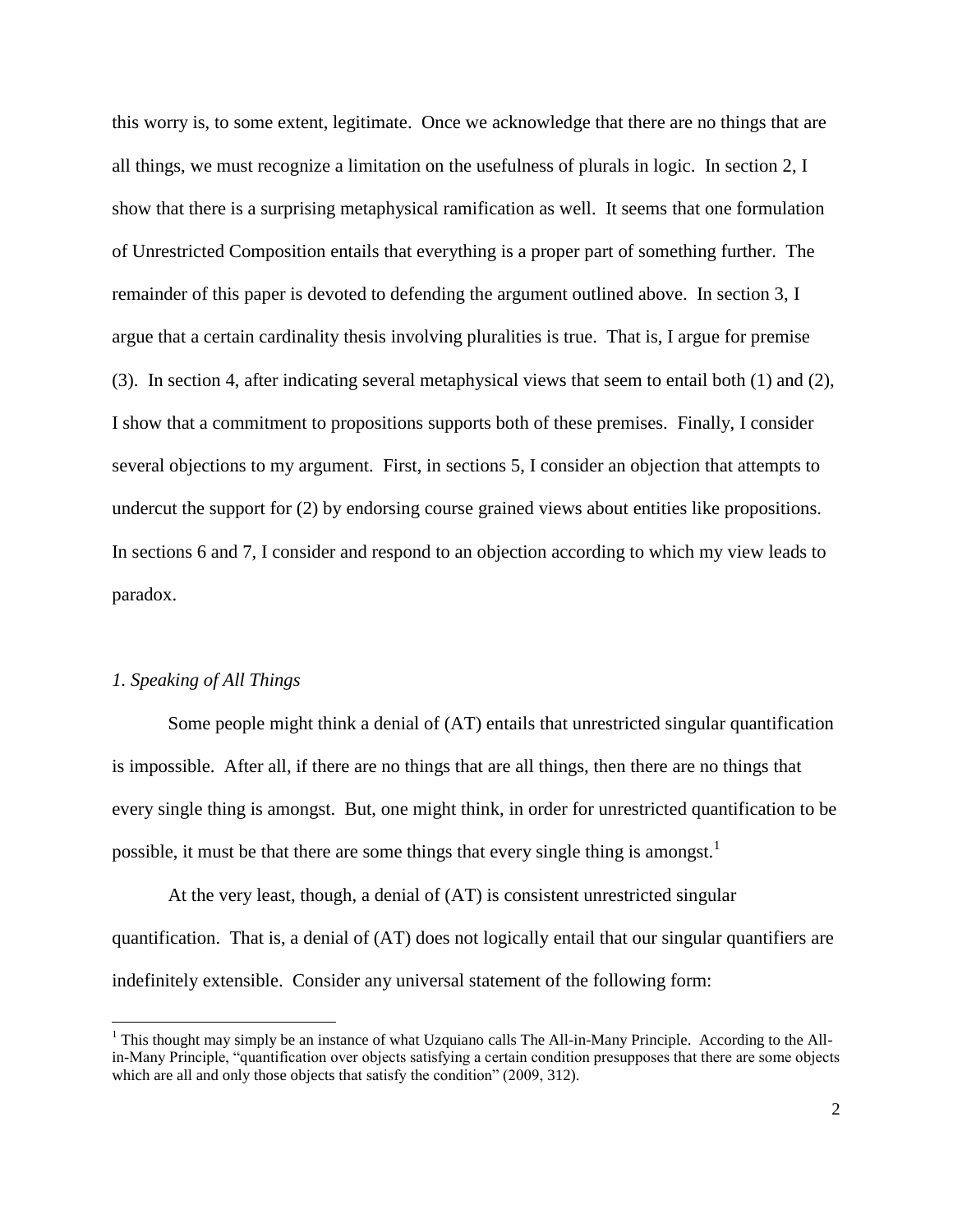(US) Everything is either identical to  $\alpha$  or identical to  $\beta$  or ...

Someone who believes that our singular quantifiers are indefinitely extensible is committed to saying that for any context in which a statement that has the form of (US) is true, there is another context in which that same statement is false. One might say that the domain of any putatively unrestricted singular quantifier is always extensible. $^{2}$ 

On the other hand, consider someone who denies (AT). That is, consider someone who accepts the following:

(~AT) ~(∃xs)(∀*y*s)(*y*s are amongst *x*s)

l

This person might consistently hold that there is a sentence of the form (US) which expresses a truth in every context. Here is an example to show that this is consistent. Suppose we restrict our attention to things that are finite in number and each one of which is a positive integer. Now, it is clear that the following three claims are consistent:

(i) There are no integers that are finite in number and are all integers.

(ii) For every integer, either it is identical to 1 or identical to 2 or…

(iii)There is no context in which the quantifier of (ii) is expanded to make (ii) false. Notice that (i) involves the plural quantifier 'there are no integers' and expresses a restricted variant of  $(\sim A T)$ . Thus, under an appropriate interpretation of our plural language,  $(\sim A T)$ expresses (i). Moreover, (ii) involves the singular quantifier 'for every integer' and expresses a restricted variant of (US). Thus, under an appropriate interpretation of our plural language, (US)

 $2$  This, though, may be mistaken. On one view, there are certain unrestricted quantifiers that fail to have a domain. Consider someone who believes that domains are sets of things and yet still believes that unrestricted singular quantification is possible. On this view, when an unrestricted singular quantifier is employed, it has no domain. This is because domains are sets and there is no set of all things. Moreover, since there is no set of all things, domains are indefinitely extensible even though the unrestricted quantifier is not. So, on this view, the claim that domains are indefinitely extensible comes apart from the view that quantifiers are indefinitely extensible. The same may be true if domains are pluralities rather than sets and there are no things that are all things.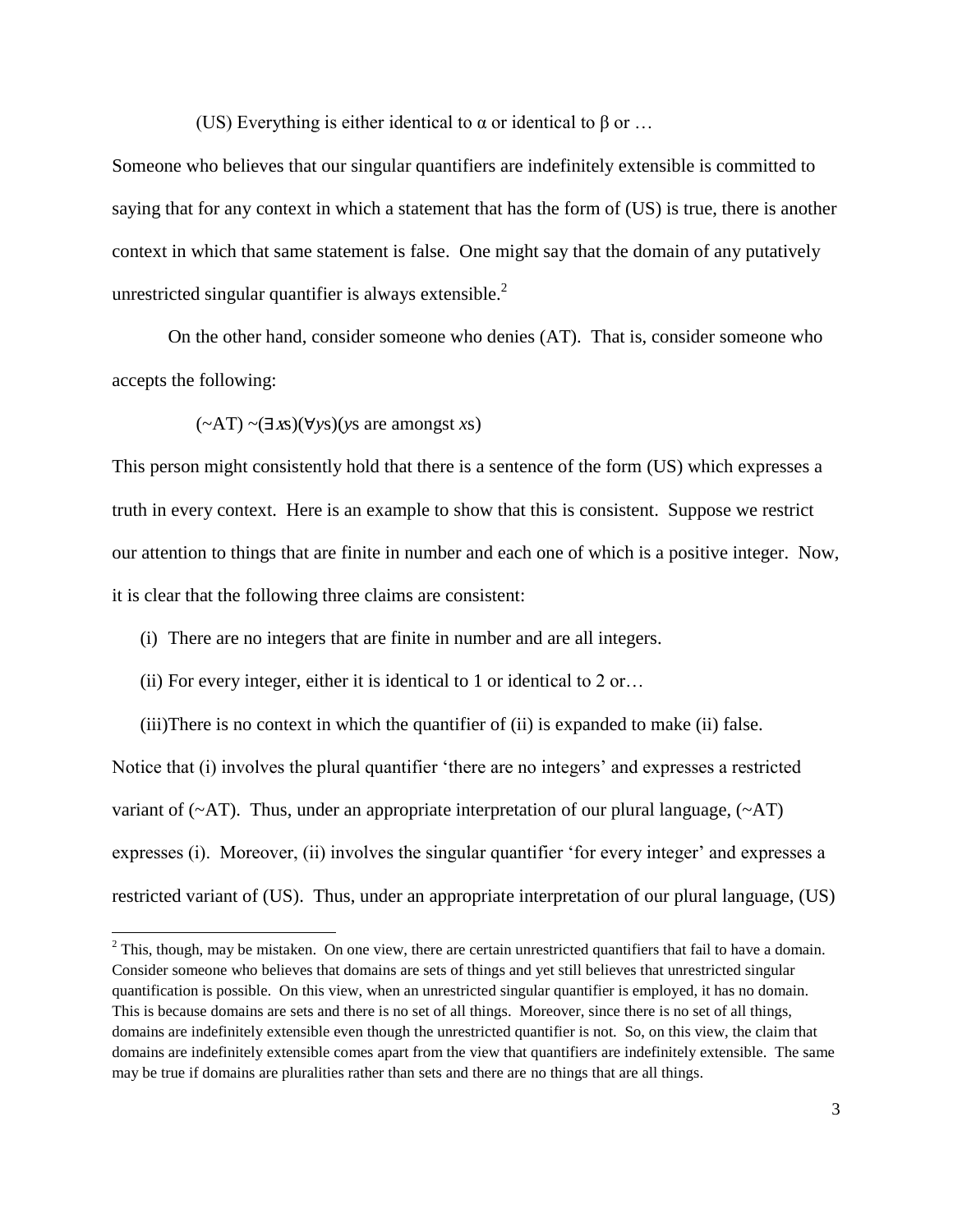expresses (ii). Finally, (iii) is just a denial of the indefinite extensibility of the singular quantifiers in (ii). But, since (i)-(ii) are consistent and are appropriate restricted interpretations of  $(\sim A T)$  and (US), and since (iii) is a denial of indefinite extensibility under that interpretation, we must conclude that the impossibility of unrestricted quantification is not a consequence of (~AT). The denial of indefinitely extensible quantifiers and the denial of the existence of some things which are all things, is a coherent position.<sup>3</sup>

One lesson we might draw from this is that although we may quantify over absolutely everything, there need not be some things that are all things. However, this lesson may make us worry about the prospects of giving a model theoretic account of logical truth and logical consequence for various languages using plurals instead of sets. After all, if there is no modal theoretic interpretation of an unrestricted quantified sentence that appropriately corresponds to the intended meaning, then perhaps we cannot be sure that the sentence is true even if it is true in all models.

In the case of first-order logic, this worry is misplaced. Completeness results for firstorder logic show that if a sentence is true in all models, then it is provable and, on the assumption that the axioms of that language are true and the inferences truth preserving, we get that all provable sentences are true. Hence, any sentence of such a language which is true in all models is simply true. Of course, the worry is not misplaced when one considers second-order languages. This is because completeness results have not been obtained for various second-order languages. Hence, one might legitimately worry that the prospects for an account of logical truth

 $3$  Here is another way to make the same point. The way that I understand a plurality, a single thing is merely a very sparse plurality. Given this fact, we can simply introduce singular quantification as a restriction on plural quantification. Singular quantification is merely plural quantification restricted to those things that are one in number (McKay 2006). But the argument only shows that there are no things that are all things. As long as there is more than one thing, the argument doesn't show anything about things that are one in number. Moreover, since the argument relied on the premise that there are two or more things, it doesn't show anything about things that are one in number even if there is only one thing.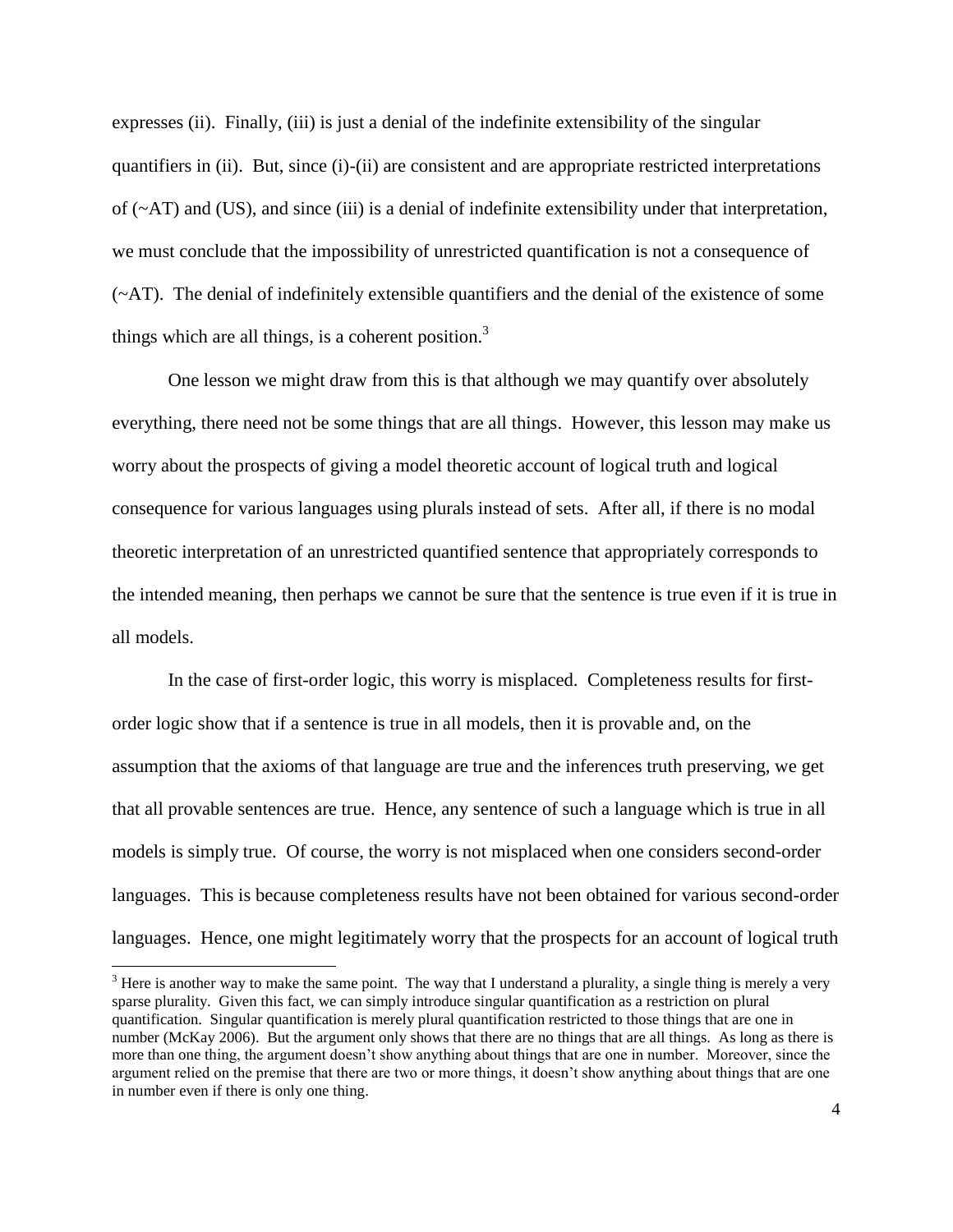in a second order language may be encumbered by the fact that there are no things that are all things.  $4$ 

### *2. Unrestricted Composition and Junk*

l

Unrestricted Composition is the thesis that for any things there is something that composes them. This thesis is supposed to be incompatible with the claim that everything is a proper part of something else (that the world is *junky*).<sup>5</sup> That is to say that these two theses are supposed to be incompatible with one another:

(UC) For any xx, there is a y such that y is composed of xx

(Junk) For any x, there is a y such that x is a proper part of y.

The argument seems to be straightforward. If (UC) is true, then any things compose something. But, that means that all things compose something, namely U. If (Junk) is true, then the thing that all things compose must be a proper part of something else. That is, there must be an object, O, that U is a proper part of. But, since U is composed of all things, it follows that O is a part of U. It is clear, though, that nothing can be a proper part of one of its parts.  $6$  So, either (UC) is false, or (Junk) is false. However, this argument clearly relies on the premise that there are

<sup>&</sup>lt;sup>4</sup> For more details see (Rayo and Uzquiano 1999) and (Uzquiano 2009). Also see (Williamson 2009) for a related problems for unrestricted quantification. The limitations placed on plural languages by a denial of (AT) may impede certain attempts to solve the problems posed in (Williamson 2009) using plurals.

 $<sup>5</sup>$  Jonathan Schaffer (2010), for instance, says "Classical mereology—with its axiom of unrestricted composition—</sup> guarantees the existence of a unique fusion of all concrete objects. Thus there are gunky models of classical mereology, but no junky models. Indeed, a mereologically maximal element is the only individual that classical mereology guarantees on every model." Einar Duenger Bohn, in both (2009a) and (2009b), has made similar remarks.

<sup>&</sup>lt;sup>6</sup> Some people might reject this premise if they think it's possible for something to be shrunk down and sent back in time to become a part of itself. Although I am a fan of the possibility of such science fiction examples, I will not be discussing the implications of such fantastical possibilities here.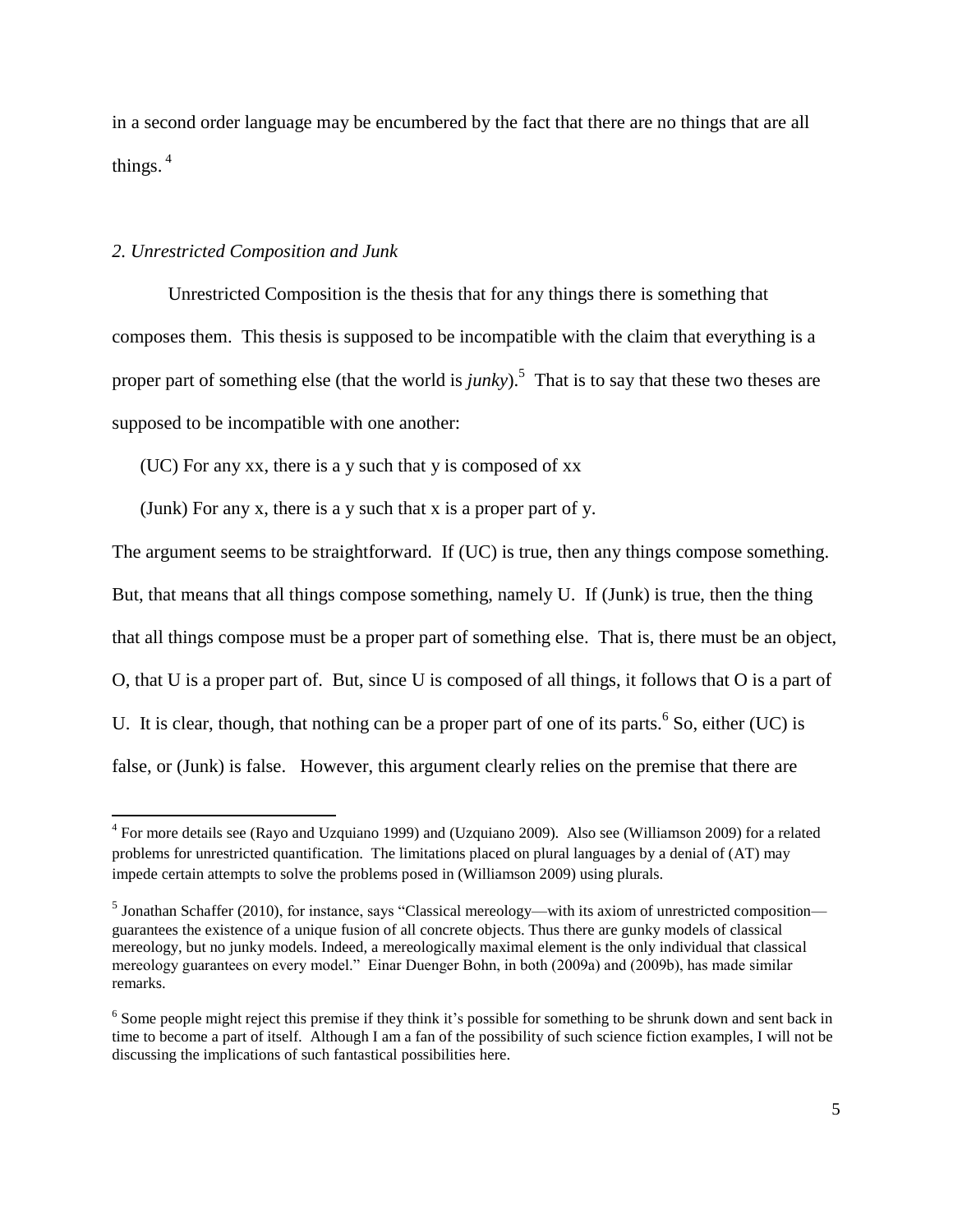some things that all things are amongst. If there are no such things, then the argument above is unsound.

In fact Unrestricted Composition and  $(\sim A T)$  together entail (junk). I have two arguments for this claim. The first is as follows: Assume (UC) and (~AT). Now arbitrarily choose an object, hereby named 'Galileo', and consider some *x*s amongst which can be found every part of Galileo. Given that (AT) is false, there must be some *z*s that those *x*s are amongst and that are not amongst those *x*s. That is, there must be some *z*s that those *x*s are properly amongst. Again, by (UC), there is something composed of those *z*s. Call that thing 'Jupiter'. But, the following principle seems pretty plausible, if some *x*s are properly amongst some *y*s, then anything every part of which is amongst those *x*s is a proper part of anything those *y*s compose. 7 It follows that Galileo is a proper part of Jupiter. But, since Galileo was arbitrarily chosen, we may conclude that everything is a proper part of some further thing. That is, (Junk) is true. So, (UC) and (~AT) entail (Junk)

Some people might be reluctant to accept the principle that if some *x*s are properly amongst some *y*s, then anything every part of which is amongst those *x*s is a proper part of anything those *y*s compose. Someone might hold that Galileo is not a part of Jupiter, but rather just shares some parts with Jupiter. Perhaps this kind of view would allow someone to hold (UC) without (Junk). This seems like a plausible position, but my next argument shows that it is mistaken.

The second argument is as follows: Consider some arbitrary thing. Call that thing 'Chunk' and call all of its parts 'Bits'. Now, if (AT) is false, there are some things that Chunk's parts are properly amongst. Call those things 'Bits+Pieces'. Now, there are some things

 $\overline{a}$ 

<sup>7</sup> This principle is entailed by Classical Extensional Mereology.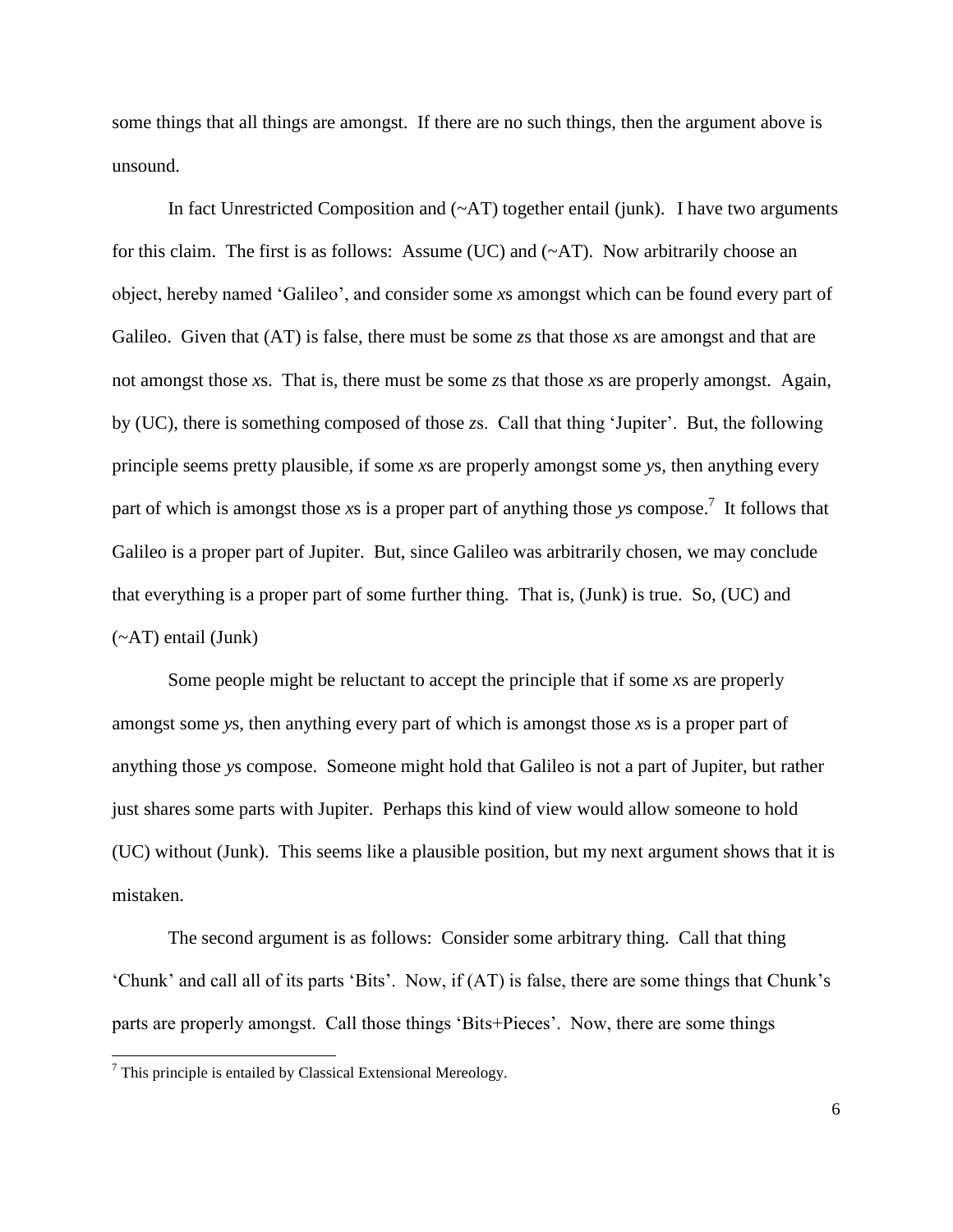amongst Bits+Pieces that are not parts of Chunk. Those things that are amongst Bits+Pieces which are not parts of Chunk are Pieces. According to (UC) there is something composed of Chunk and Pieces, namely Big Chunk. Chunk is a part of Big Chunk. Moreover, since Big Chunk has parts that are not parts of Chunk, namely Pieces, it follows that Chunk is a proper part of Big Chunk. So, there is something that Chunk is a proper part of. But, since Chunk was arbitrarily chosen, it follows that for anything whatsoever, there is something that it is a proper part of. So, (Junk) is true. Again, (UC) and (~AT) entail (Junk).

Both of these arguments rely on the assumption that for any composite object, there are some things that are all of its parts. One may, of course, deny this assumption and hold that (UC) and (~AT) are both true and yet (Junk) is false. But, of course, the denial of this assumption is, in itself, an interesting mereological result.

# *3. "The more you approach infinity, the deeper you penetrate terror" 8*

I would like to start by considering the third premise of my argument first: (3) for any two or more things there are fewer of them than there are pluralities of them. This is just as true of pluralities as it is of sets. However, unlike sets, there really aren't any entities which are the pluralities. Admittedly, I seemed to reify pluralities to state this cardinality thesis.<sup>9</sup> But, we can write out, individually, each claim if we have to. For example, if we have three things, A, B, and C, then in addition to the three singulars (which are merely very sparse pluralities) there are the things: A and B; the things: A and C; the things: B and C; and the things: A and B and C. Here,

<sup>&</sup>lt;sup>8</sup> Gustave Flaubert.

<sup>&</sup>lt;sup>9</sup> Literally speaking, something is a cardinal number only if it numbers the members of some set. I am going to use the notion of a cardinal number in an extended sense. On the notion I will be employing, something is a cardinal number if it numbers some things, whether or not they form a set.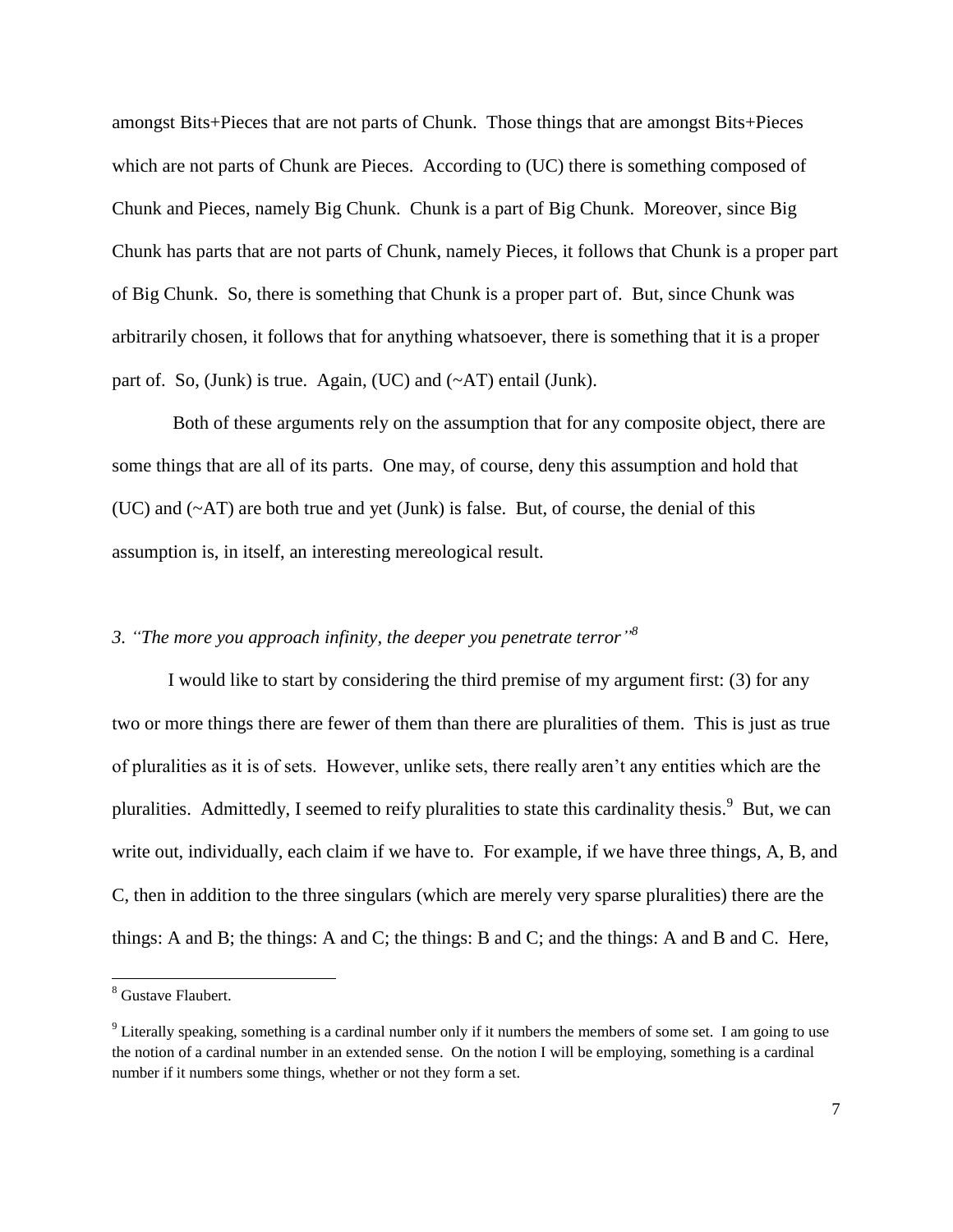A, B and C are fewer in number than the items on a list of things amongst which just A, B, and C are individually found; there are only three things, whereas there are seven items on the list. If we help ourselves to a perplural language, we can say that there are three things and there are seven thingses total.<sup>10</sup> In fact, we can make our general claim in a language of perplurals: For any two or more things, there are fewer of those things than there are thingses amongst which just those things are found. It may sound weird to talk about thingses, but I think it makes the cardinality thesis rather clear.<sup>11</sup> Formally, the cardinality thesis can be stated in a second-order language with plurals as follows: There is no relation R, such that for any *x*s there is a *y* such that that all and only those *x*s stand in R to *y*. However, in the remainder of this section, I will speak informally of lists that pair-up pluralities with individuals.

It will be worthwhile to present an argument for the cardinality claim. The argument has two steps. We begin by assuming that there are at least two things and attempting to make a list that contains in one column all the things that are one in number, all the single things, and contains in the second column all the things that are any number whatsoever. If the cardinality thesis is false, then there should be such a list, each individual uniquely paired with a plurality

 $10$  Hazen (1993) introduced a language of perplurals. Hazen, however, tried to use the sensibility of such a language to argue against plural quantification. However, I think we can understand the language and need not accept Hazen's rejection of plural quantification. Perhaps, we can understand the language through a convenient fiction according to which pluralities are real entities over which perplural quantifiers range. The fictional interpretation of the language need not lead to inconsistencies as long as we stipulate that the plural quantifiers of such a language range only over the non-fictional entities of the universe. The plural quantifiers will have their ordinary meaning whereas the perplurals will have a fictional meaning that merely helps us in our counting.

<sup>&</sup>lt;sup>11</sup> Something like it follows from a plurals version of Cantor's theorem. Stewart Shapiro (1991) has a proof of a second-order version of Cantor's theorem and George Boolos (1984) has famously suggested that we can reinterpret second-order statements in a language of plurals. If Boolos's method of doing so is adequate, then Shapiro's proof and statement of Cantor's theorem should be reinterpretable in a language of plurals. Something like the cardinality claim immediately follows. In the remainder of this section, I present a Cantorian argument for the cardinality principle. See also (Rayo 2002).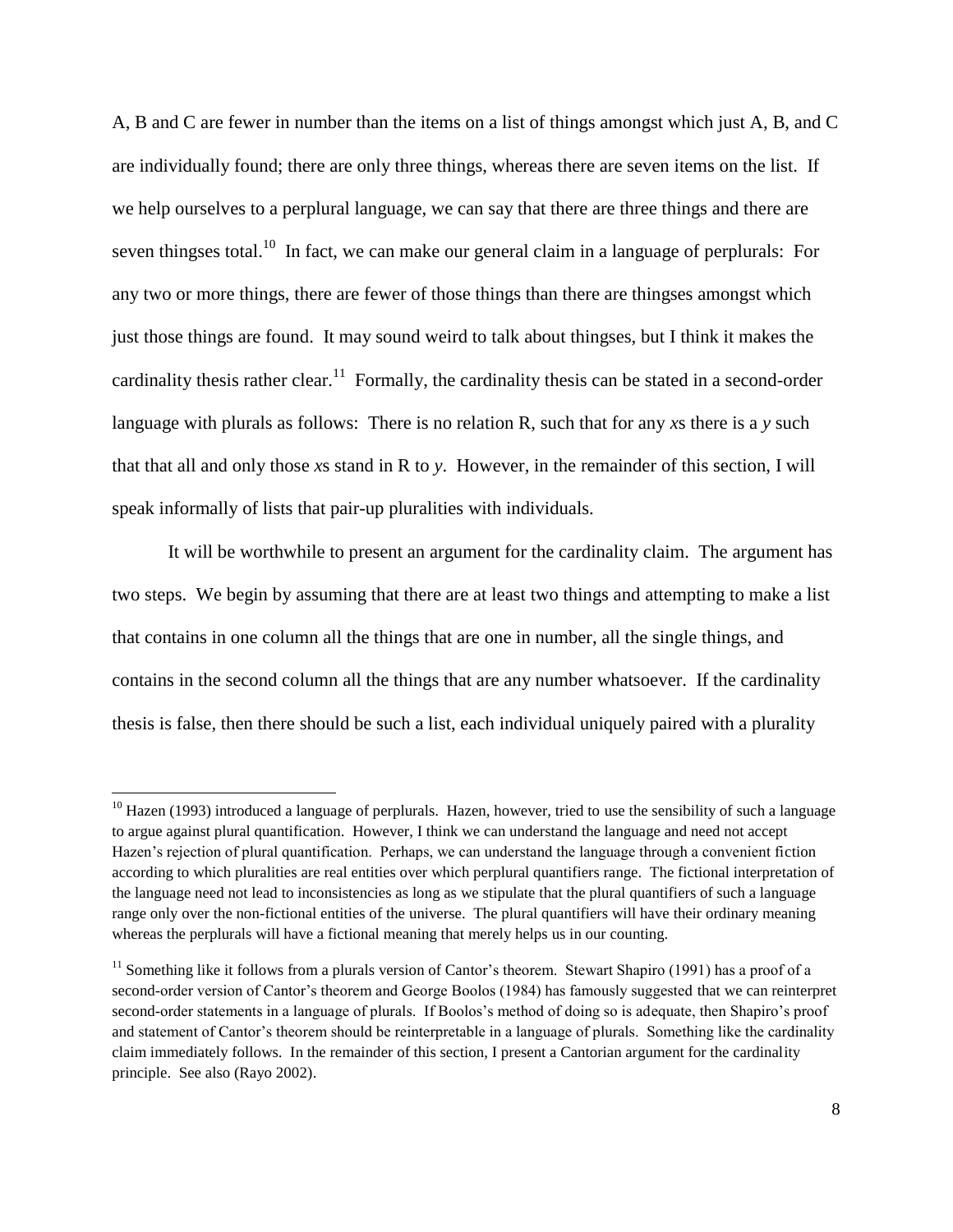and no plurality left unpaired. Our first step is to show that some individual on that list must be paired with a plurality that that very individual is not amongst.

Assume that there are at least two things and that we can uniquely pair-up each individual with a plurality, leaving no plurality unpaired. Arbitrarily choose a very sparse plurality consisting of one thing and name it 'Tom'. Either Tom is paired with itself or it is not. If it is not, then there is at least one individual that is paired with a plurality that that individual is amongst (namely the individual paired with Tom). So, assume that Tom is paired with itself. Now arbitrarily choose another sparse plurality and name it 'Dick'. Again, either Dick is paired with itself or it is not. If it is not, then there is at least one individual paired with a plurality that it is not amongst. So, assume Dick is paired with itself. Now, consider Tom and Dick. They cannot be paired with either Tom or Dick, since Tom is already paired with Tom and Dick is already paired with Dick. So, they must be paired with some new object, Harry, which is not amongst Tom and Dick. Hence, if there are more than two things and there is a pairing of individuals to pluralities, then there is at least one individual that is paired with a plurality that it is not amongst. $12$ 

The second step in our argument is to show that if there are more than two things, then there cannot be a list that pairs every plurality with an individual and leaves no plurality unpaired. We know from the first step that if there is such a list, then there must be at least one individual paired with some things that it is not amongst. Suppose there is such a list and let those individuals that are not amongst the pluralities they are paired with be called 'sinful individuals'. Consider all and only the individuals that are not amongst the pluralities they are paired with; all and only the sinful individuals. Call that plurality 'The Fallen'. The Fallen must

 $\overline{a}$ 

<sup>&</sup>lt;sup>12</sup> Thanks to Karen Bennett for this argument.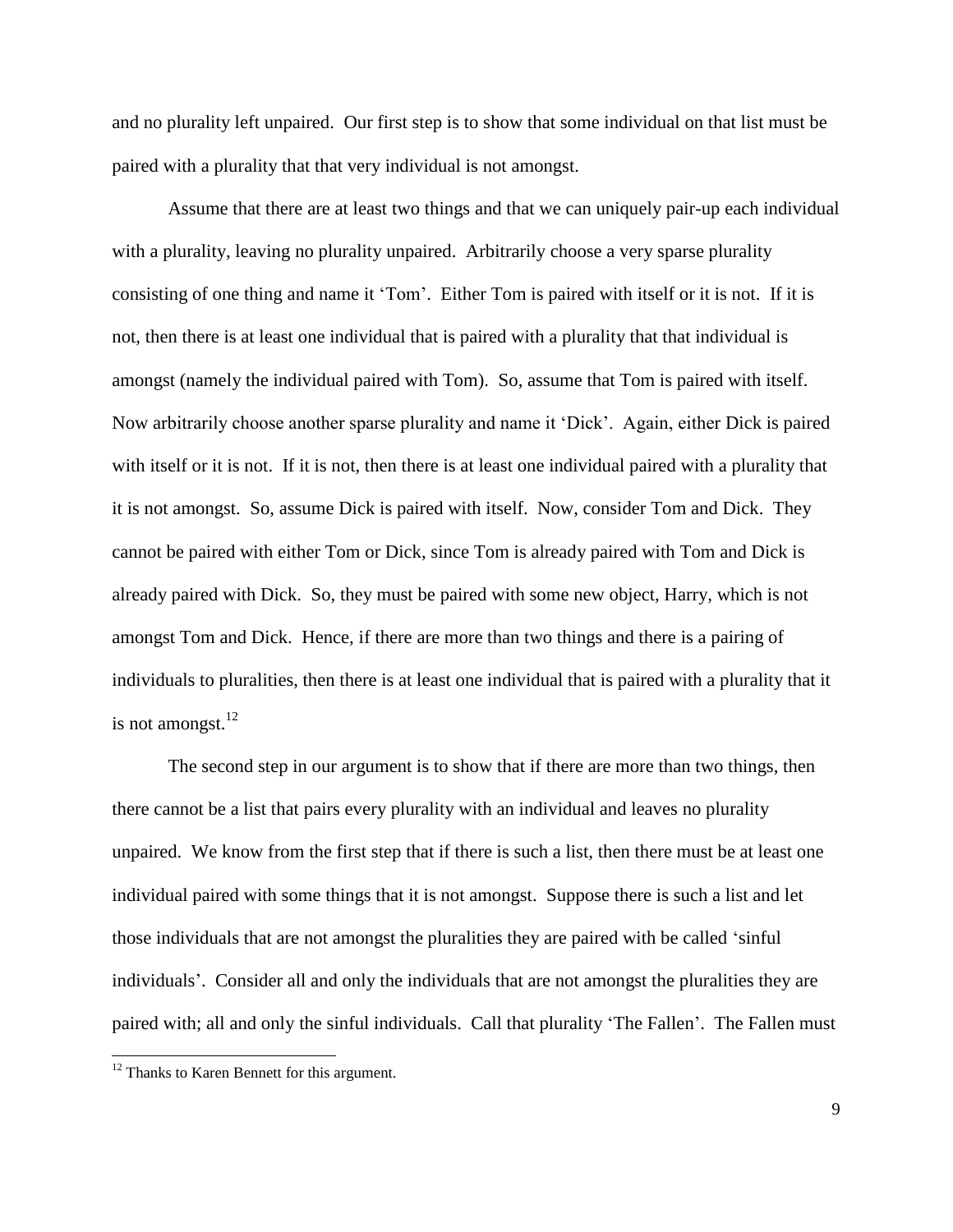also be paired with an individual, call that individual, 'Eve'. Now we may ask: is Eve amongst The Fallen or not?

If Eve is amongst The Fallen, then Eve must be a sinful individual. This is because The Fallen are a plurality of only the sinful individuals. But, if Eve is a sinful individual, then Eve is not amongst The Fallen. Because sinful individuals (by definition) are not amongst the pluralities they are paired with. So, if Eve is amongst The Fallen, then Eve is not amongst The Fallen.

On the other hand, if Eve is not amongst The Fallen, then Eve is a sinful individual. This is because Eve is not amongst the plurality it is paired with. But, if Eve is a sinful individual, then Eve is amongst The Fallen. After all, The Fallen are a plurality of *all* the sinful individuals. So, if Eve is not amongst The Fallen, then Eve is among The Fallen.

It clearly follows that Eve is amongst The Fallen iff Eve is not amongst The Fallen. But, of course, either Eve is amongst The Fallen or Eve is not amongst The Fallen. If the first disjunct is true, then Eve both is and is not amongst The Fallen. If the second disjunct is true, then, again, Eve both is and is not amongst The Fallen. Either way, we are lead to a contradiction. So, it must be that our original supposition is false. But, our original supposition was that there is a list that pairs every plurality with a unique individual. So, there cannot be such a list.

As I mentioned before, if the cardinality thesis is false, then there must be a list that pairs every plurality with an individual and leaves no plurality unpaired. Since we have just shown that there cannot be any such list, we must conclude that the cardinality thesis is correct. So, for any things, there are fewer of them than there are pluralities of them. Hence, premise (3) of the argument against all things is true.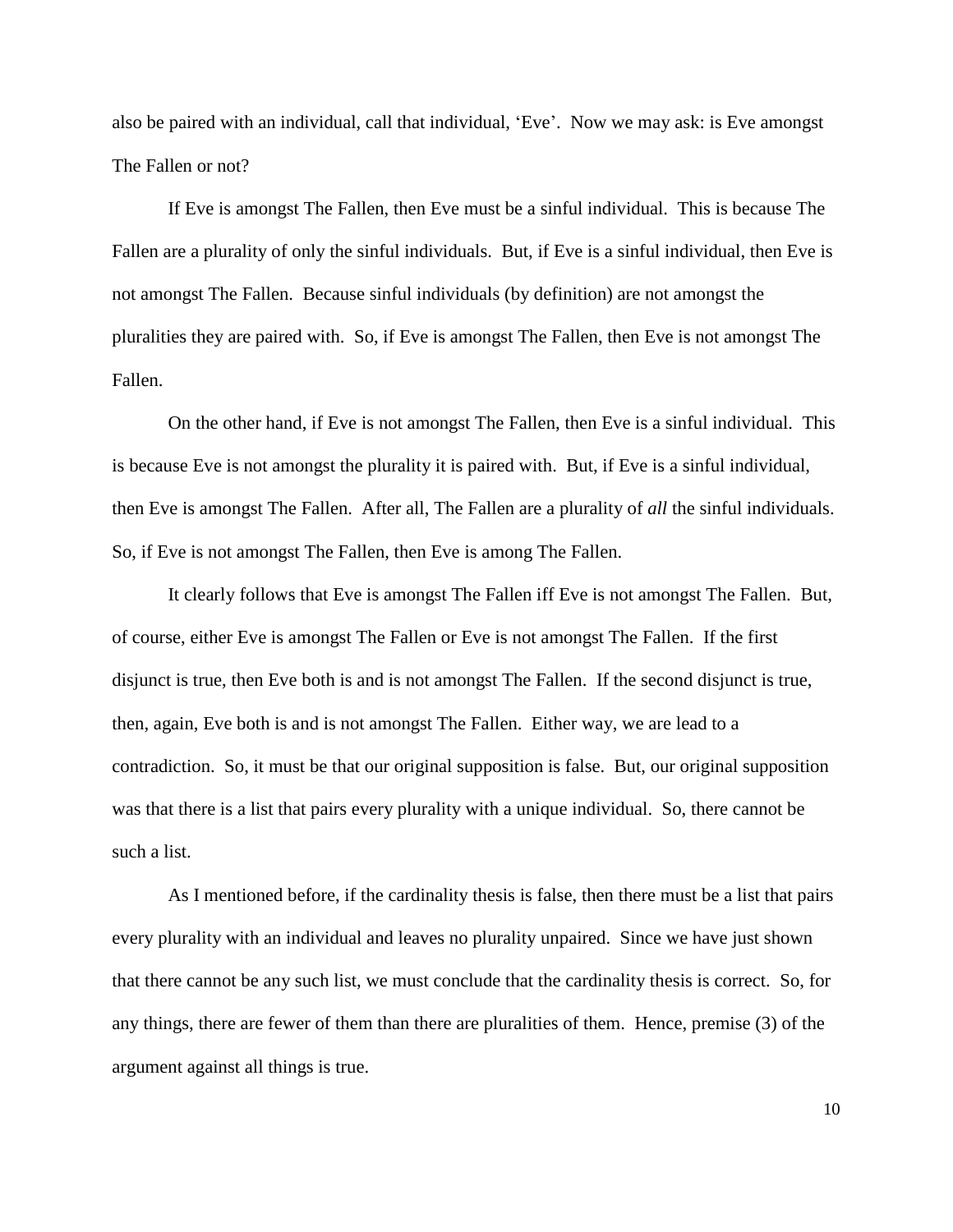# *4. Something for Everyoneses<sup>13</sup>*

l

Certain metaphysical views commit us to the existence of two or more things and to a unique thing for each plurality of things. That is, if certain metaphysical views are true, then premises (1) and (2) are true as well. Which metaphysical views have such consequence? There are lots of them. Some people, for example, believe in states of affairs. If there are states of affairs, then there are at least two of them, one that obtains and one that does not. Moreover, if there are states of affairs, then for any things, there is a state of affairs of just those things existing. Other people believe that there is an omniscient God. If there is an omniscient God, then there are at least two things, God and God's first person existential thought. Moreover, if there is an omniscient God, then for any things, God has some thought about just those things (the thought that they exist, for example). There are even those who believe in possible and impossible worlds, or ways for the world to be. If there are possible and impossible worlds, then there are at least two worlds, one possible and one impossible. Moreover, if there are such worlds, then for any things, there is a world where just those things exist.<sup>14</sup> Views like these commit one to the thesis that there are no things that are all things.<sup>15</sup>

I'd like to consider, in more detail, one view that seems to commit us to (1) and (2). Consider the view that there are truths and falsehoods; the view, in other words, that there are

 $13$  The argument of this section is similar to, but distinct from, arguments I presented in my (2006). However, I am indebted to Greg Fowler for many helpful discussions about some puzzling aspects of my previous argument. These discussions helped me to see some of my underlying assumptions and develop the argument that appears here. <sup>14</sup> Many of these worlds will be impossible worlds since many things cannot exist without other things also existing. For example, I cannot exist without the number two also existing.

<sup>&</sup>lt;sup>15</sup> One more view that commits us to two or more things and a unique thing associated with any things is a robust view of properties. According to a robust view of properties, there are many properties and for any things, there is a property that they and only they have in common.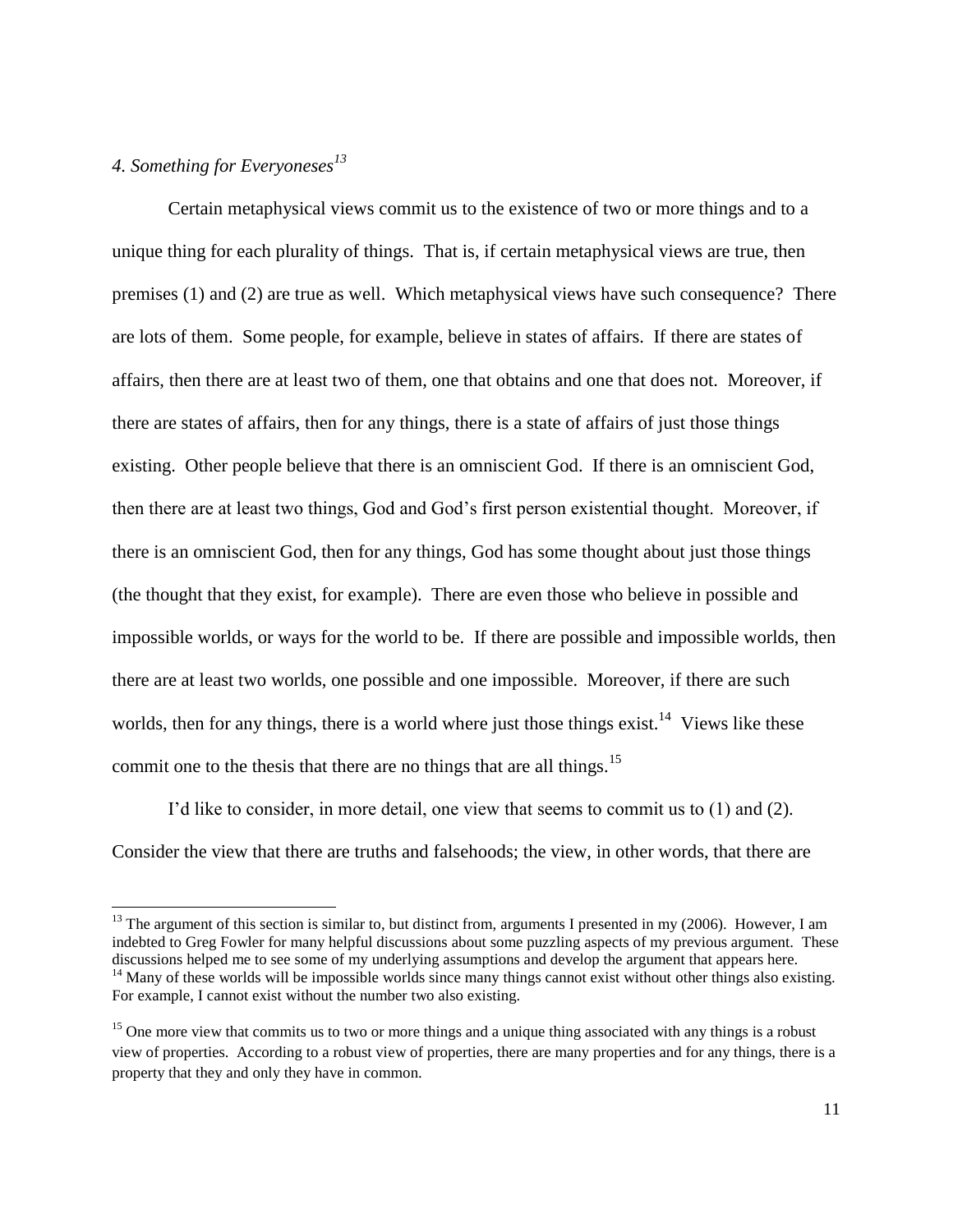propositions. If there are propositions, then there are at least two things. First, there is the proposition that some propositions are true. Second, there is the proposition that every proposition is false. These are two distinct propositions because they must have different truth values; the first must be true whereas the second must be false. So, on the view that there are propositions, there are at least two propositions.<sup>16</sup> So, on the view that there are propositions, statement (1) is true.

Now, for any things, there is a proposition just about those things. I think it is fairly clear what it means to say of some things that a proposition is about them. The proposition that Nicholas and Brie both exist is, for example, about Nicholas and Brie. Some philosophers might use the word 'about' in an extended sense. They might say that, in addition to being about Nicholas and Brie, the proposition that Nicholas and Brie both exist is also about the property of existence. But, I do not intend to use the word in this extended sense. The way I am using 'about', the proposition that Nicholas and Brie both exist is about Nicholas and Brie and is not at all about the property of existence. There are, of course, propositions that are about properties (or at least I think there are). The proposition that existence is monadic is about the property existence. But, it should be clear, now, that it is not also about the property of being monadic.

It is obvious that for any things there are some propositions about them. After all, for any things, it is obvious that there are some truths about them; that they exist, perhaps, or have some kind of being. But, I want to make a slightly stronger claim. I believe that for any things there is *a* proposition about them. Moreover, I believe that for any things, there is *a* proposition *just*

 $\overline{a}$ 

<sup>&</sup>lt;sup>16</sup> Moreover, there is also at least one more proposition. Not every proposition has its truth value necessarily. Some propositions are contingent. But, since each of the two propositions above have their truth values necessarily, it follows that there is at least one more proposition. So, on the view that there are propositions, there are at least three things.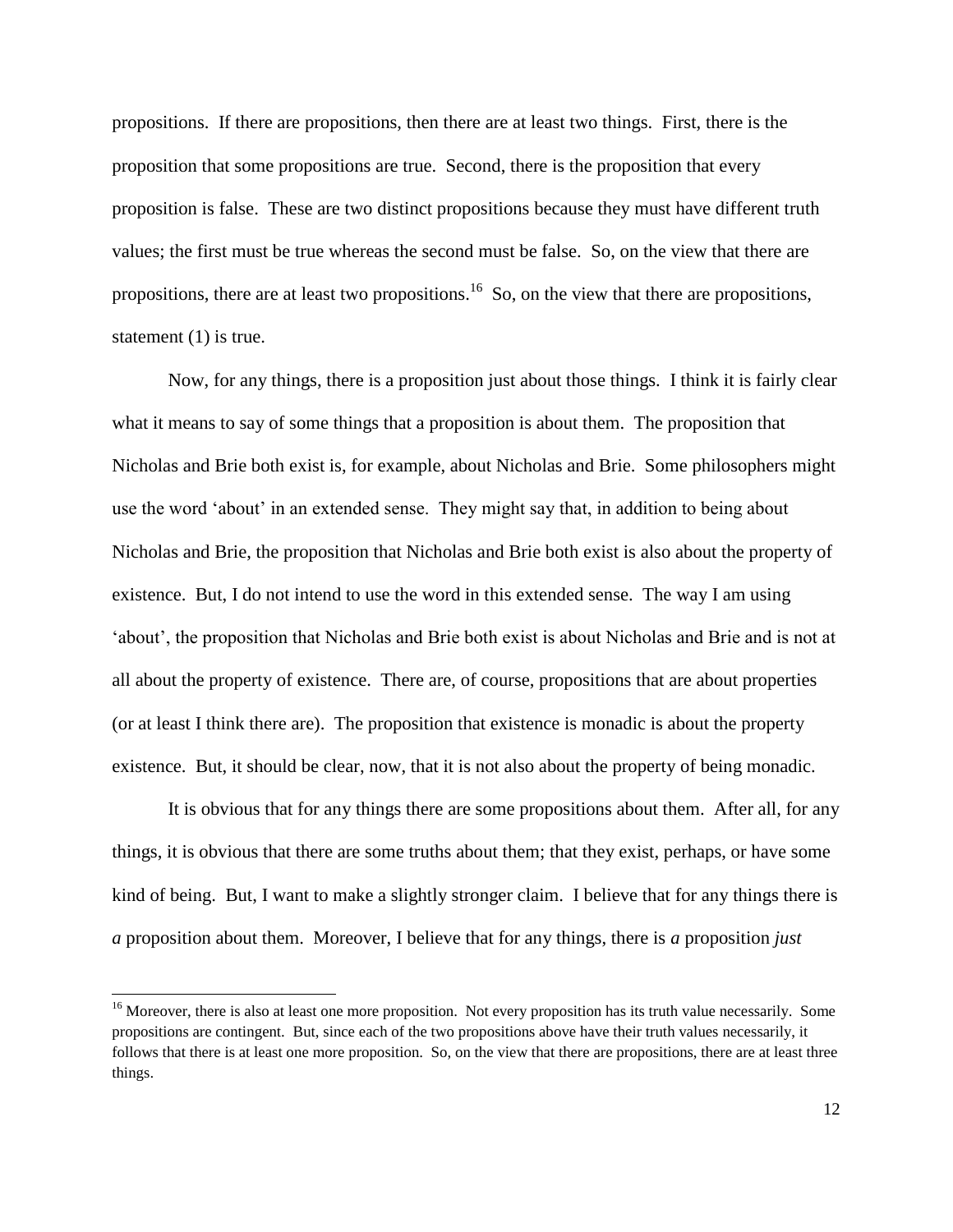about them. That is to say that for any things there is at least one proposition about those things and there are no further things that that proposition is also about. We can state this Propositions Thesis a bit more formally as follows:

> (PT) for any *x*s, (i) there is a proposition about those *x*s and (ii) for any *y*s which are not the same as the *x*s, there is a different proposition about those ys.

If (PT) is true, then statement (2) is true as well.

 $\overline{a}$ 

One way to support (PT) is to indicate a certain type of proposition that is such that for any things whatsoever, some proposition of that type is just about those things. That is, indicate some propositions that correspond, in the appropriate way, to all the various pluralities in the world. It seems to me that existential propositions are good candidates for the appropriate correspondence. If that is correct, then the following Existential Propositions Thesis might be true.

> (EPT) For any *x*s, (i) there is the proposition that those *x*s exist and (ii) for any *y*s which are not the same as the *x*s, the proposition that those *y*s exist is distinct from the proposition that those *x*s exist.

If (EPT) is true, then for any things there is a proposition, an existential proposition, just about those things.<sup>17</sup> Hence, (PT) is true and so is (2).

 $17$  Admittedly, there are some who deny the first tenet of (EPT). Some people think that existence is not a first order property of either individuals or pluralities. Rather, existence is a higher order property of properties. Thus, we cannot, for any individual x, say that x exists. Rather, we can only say, for some property F, that there are Fs. Furthermore, some people might claim that for all we know, there may be some things that share no properties. Thus, we cannot say of them that they exist because we cannot say of some property they all share that some things have that property.

However, this worry should not be too worrisome since any things have the property of being just those things. This is a property that they have and any other things lack. So, even if existence is a second order property, we can say of any things that existence applies to the property of being just those things.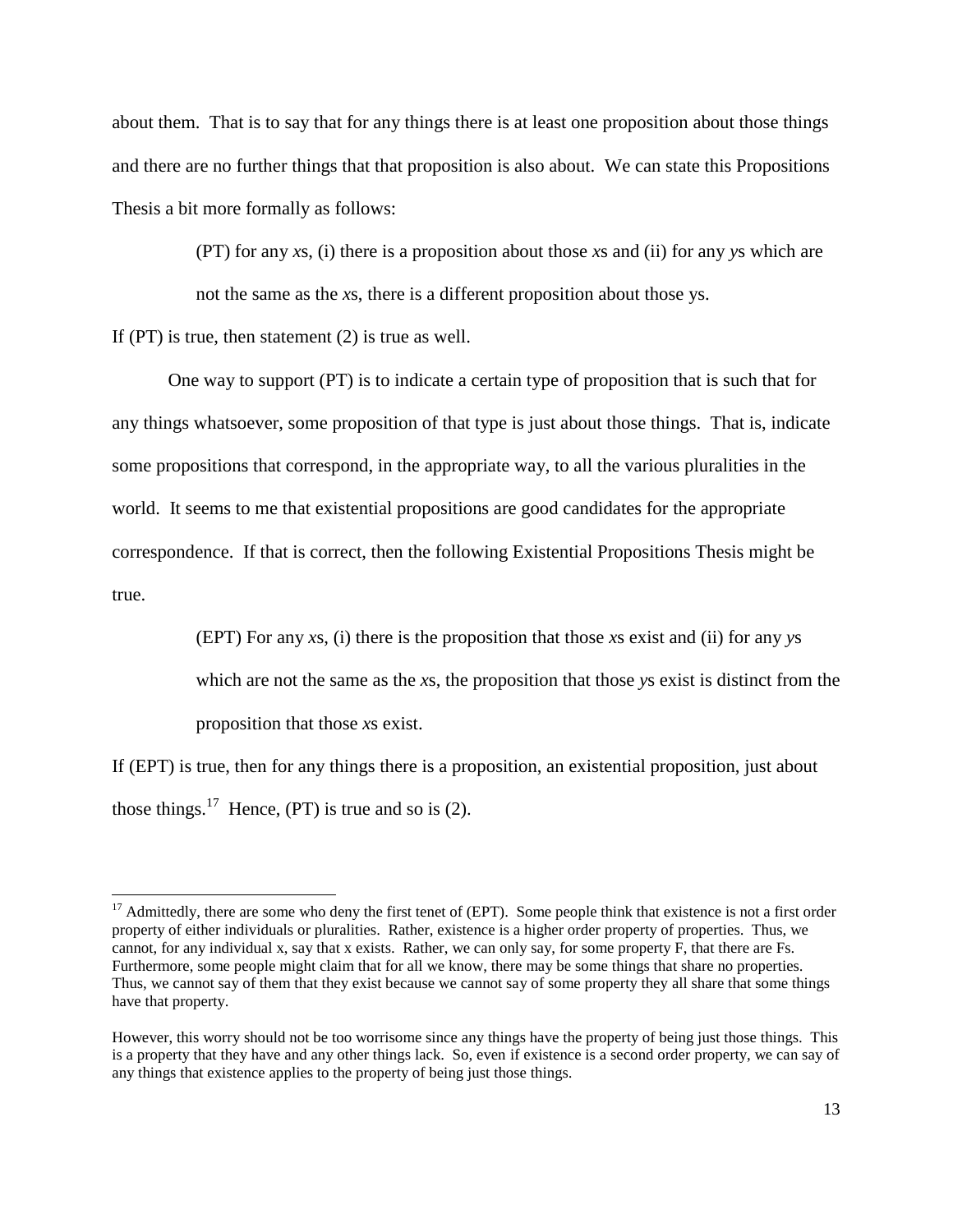In addition to existential proposition, there are also compositional propositions. That is, propositions that say of some things that they compose a further thing.<sup>18</sup> Of course, some people believe that some things cannot compose a further thing. However, even if there are some things which cannot compose a further thing, there is still a compositional proposition just about them. After all, if it is necessarily false that they compose some further thing, then some proposition about them is necessarily false. So, perhaps the following Compositional Propositions Thesis is true:

> (CPT) For any *x*s, (i) there is the proposition that those *x*s compose something and (ii) for any *y*s which are not the same as the *x*s, the proposition that those *y*s compose something is distinct from the proposition that those *x*s compose something.

If (CPT) is true, then (again) for any things, there is a proposition, this time a compositional proposition, just about those things. Hence, (PT) is true and so is (2).

Finally, there are doxastic propositions, propositions that say of some things that someone or other is thinking about them. Again, it seems intuitively correct that for any things there is a proposition that someone is thinking about those things. Moreover, this seems right even if it turns out that most such propositions are false. So, it seems that the following Doxastic Propositions Thesis is true:

> (DPT) For any *x*s, (i) there is the proposition that those *x*s are thought about by someone and (ii) for any *y*s which are not the same as the *x*s, the proposition that those *y*s are thought about by someone is distinct from the proposition that those *x*s are thought about by someone.

 $18$  Even if existence is not a first order property of plurals, surely the property of composing something is such a property.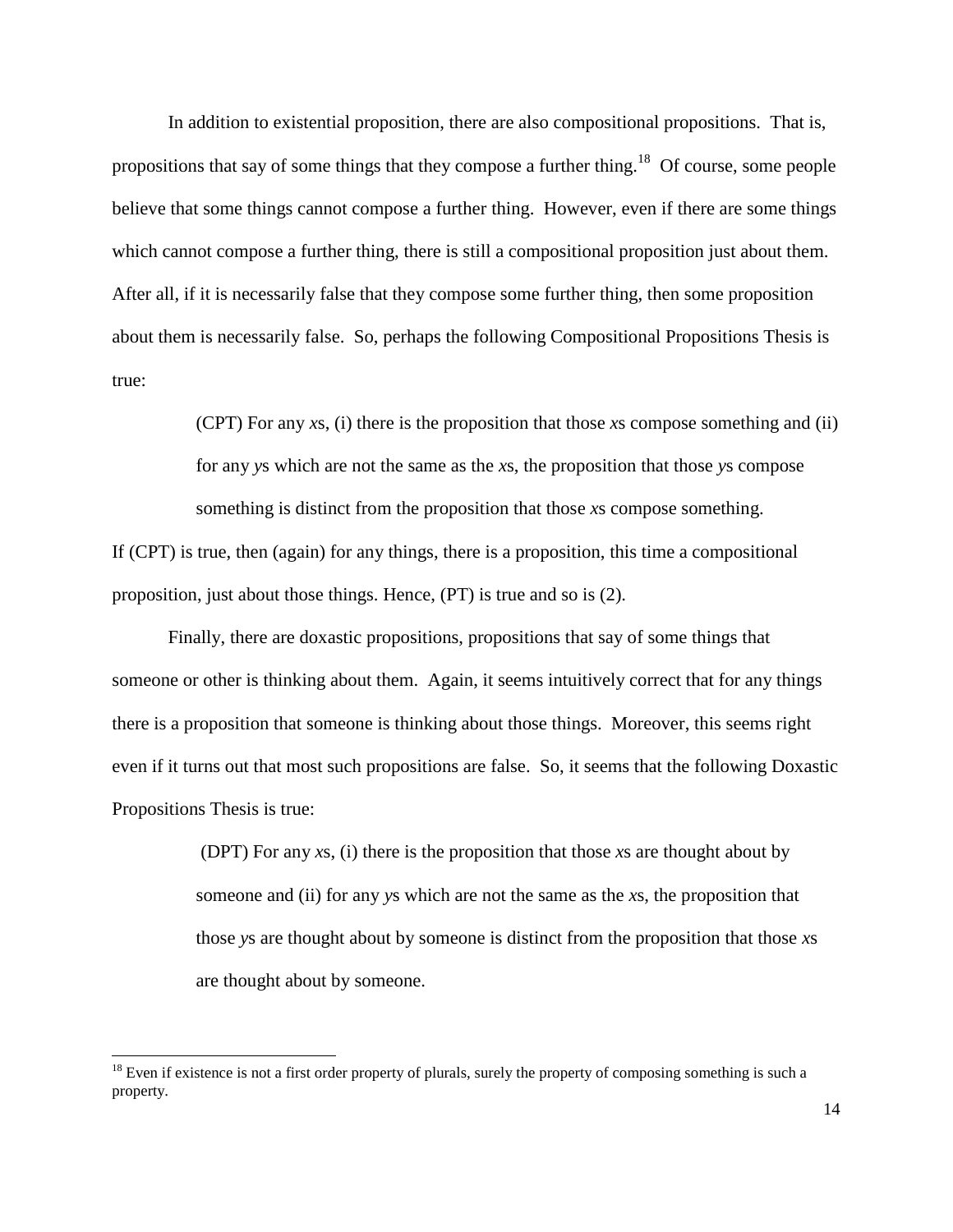If (DPT) is true, then for any things there is a proposition, a doxastic proposition, just about them.<sup>19</sup> Hence, (PT) is true and so is  $(2)$ .

So, if any of (EPT), (CPT), or (DPT) are true, then (PT) is true as well. That is, each of the three theses above supports the claim that for any things there is a proposition just about those things. Of course, if (PT) is true, then so is (2). But, we need not appeal to the existence of particular types of propositions to support (PT).

It is easy to show that for any things, there is a proposition just about them; that is, it is easy to show that (PT) is true. Suppose, for reductio, that there are some things of which there is *no* proposition just about them. Let's say that  $a_1...a_n$  are some such things. Then, it is true that  $a_1...a_n$  are such that there is no proposition just about them. But, since every truth is a proposition, it is clear that there is at least one proposition about them, namely the proposition that  $a_1...a_n$  are such that there is no proposition just about them. Moreover, this proposition is just about them.<sup>20</sup> So, there is at least one proposition just about them. But, this contradicts our claim that there is no proposition just about them. Hence, the supposition that there are some

 $19$  Notice that the denial of (DPT) entails that there can be no omniscient being. For, if there could be an omniscient being (even a non-actual one), then for any things whatsoever, that being would believe that they possibly exist.

<sup>&</sup>lt;sup>20</sup> One might wonder whether this proposition really is *just* about  $a_1...a_n$ . I have to admit that I have no criteria for determining whether or not a proposition is just about some things. However, the following seems intuitively correct to me. P is about some *x*s if those *x*s are some of the things that make P true and they are the only such things that are such that P logically implies that they have some feature or other. For example, Nicholas and the property of being tall both help to make the proposition that Nicholas is tall true. But, the proposition that Nicholas is tall logically implies that Nicholas has some feature or other. It does not logically imply that the property of being tall has some feature or other. Moreover, there are no other things that help to make that proposition true. So, the proposition is about Nicholas and not tallness. Similarly, being blue and being a color are the only things that help to make it true that blue is a color. However, the proposition that blue is a color logically implies that blue has some feature or other but does not logically imply that being a color has some feature or other. So, that proposition is about the property of being blue and not about the property of being a color. Now consider the proposition that  $a_1$ . .  $a_n$  are such that there are no propositions about just them. It seems that  $a_1 \ldots a_n$  are things that make that proposition true and that proposition logically implies that  $a_1 \ldots a_n$  have some property or other (namely being such that there are no propositions about them). Moreover, there are no other things that help to make that proposition true which are also such that that proposition logically implies they have some property or other.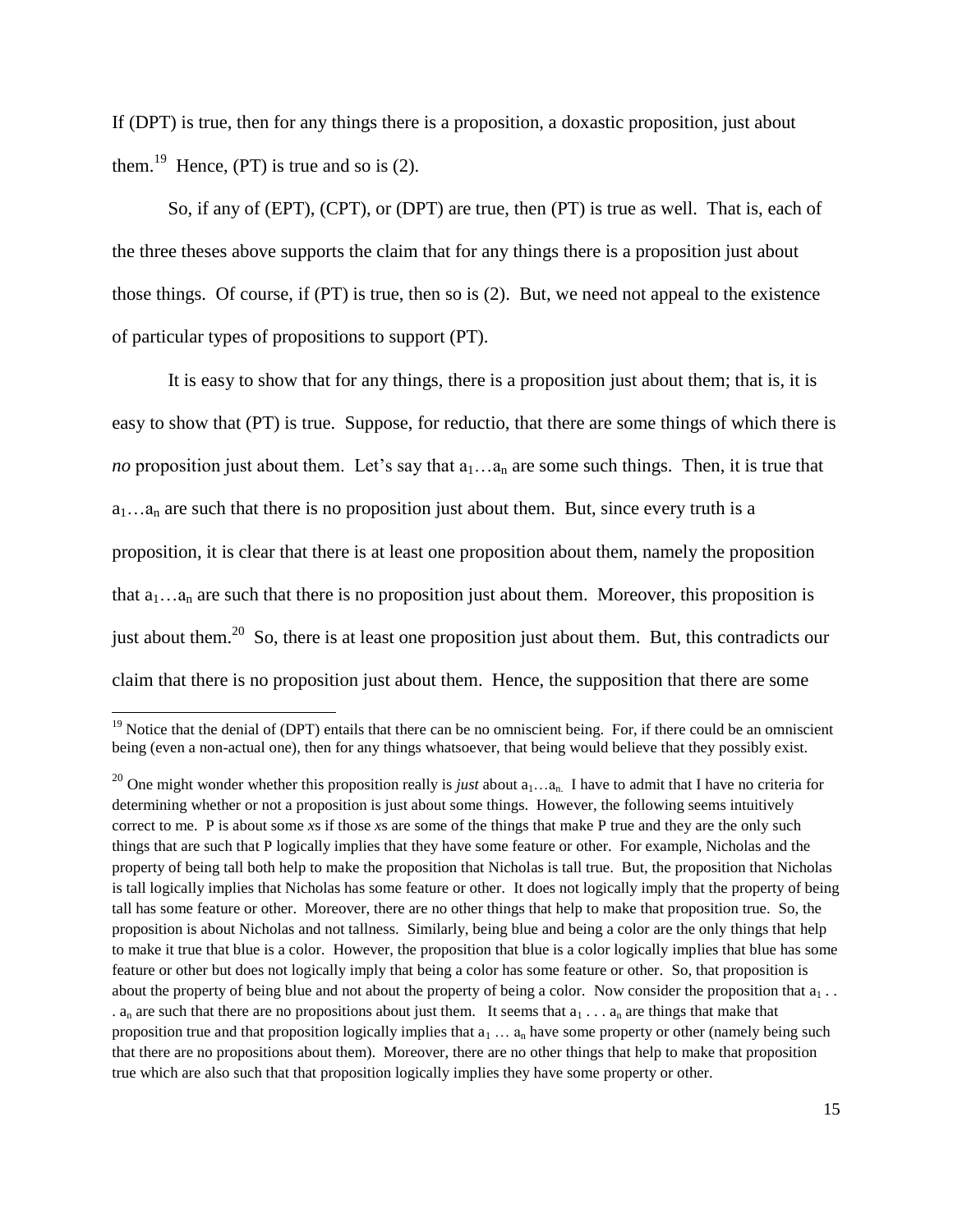things of which there is no proposition just about them is false. So, for any things, there is a proposition just about them. That is, (PT) is true.

So, It seems clear that the thesis that there are propositions commits us to rejecting the claim that there are some things that are all things. For, if there are propositions, then there are two or more of them. Hence, statement (1) is true. But, if there are propositions, then (PT) is true. Moreover, if (PT) is true, then for any things, there is a unique thing that corresponds to just them. Hence, statement (2) is true. Moreover, the cardinality thesis I argued for in the last section says that for any things there are fewer of them than pluralities of them. Hence, statement  $(3)$  is true. But, as I have shown, from  $(1)-(3)$  it follows that there are no things that are all things. That is, it follows from (1)-(3) that (AT) is false. Hence, (AT) is false.

The remainder of this paper is devoted to defending this argument from objections. In the sections 5, I consider a popular view about propositions that might undermine the support for premise (2) in the argument. In section 6, I consider an objection that says premise (2) leads to paradox. Finally, in section 7, I consider an objection according to which my response to the paradox of section 6 undermines my argument.

### *5. On the proposition that there are a plurality of worlds*

In addition to the claim that for any things there is a proposition about them, I also endorse the claim that for any things there is a proposition *just* about them. That is to say that for any things there is a proposition about those things and there are no further things that that proposition is also about. Some people, though, believe in a sparse view of propositions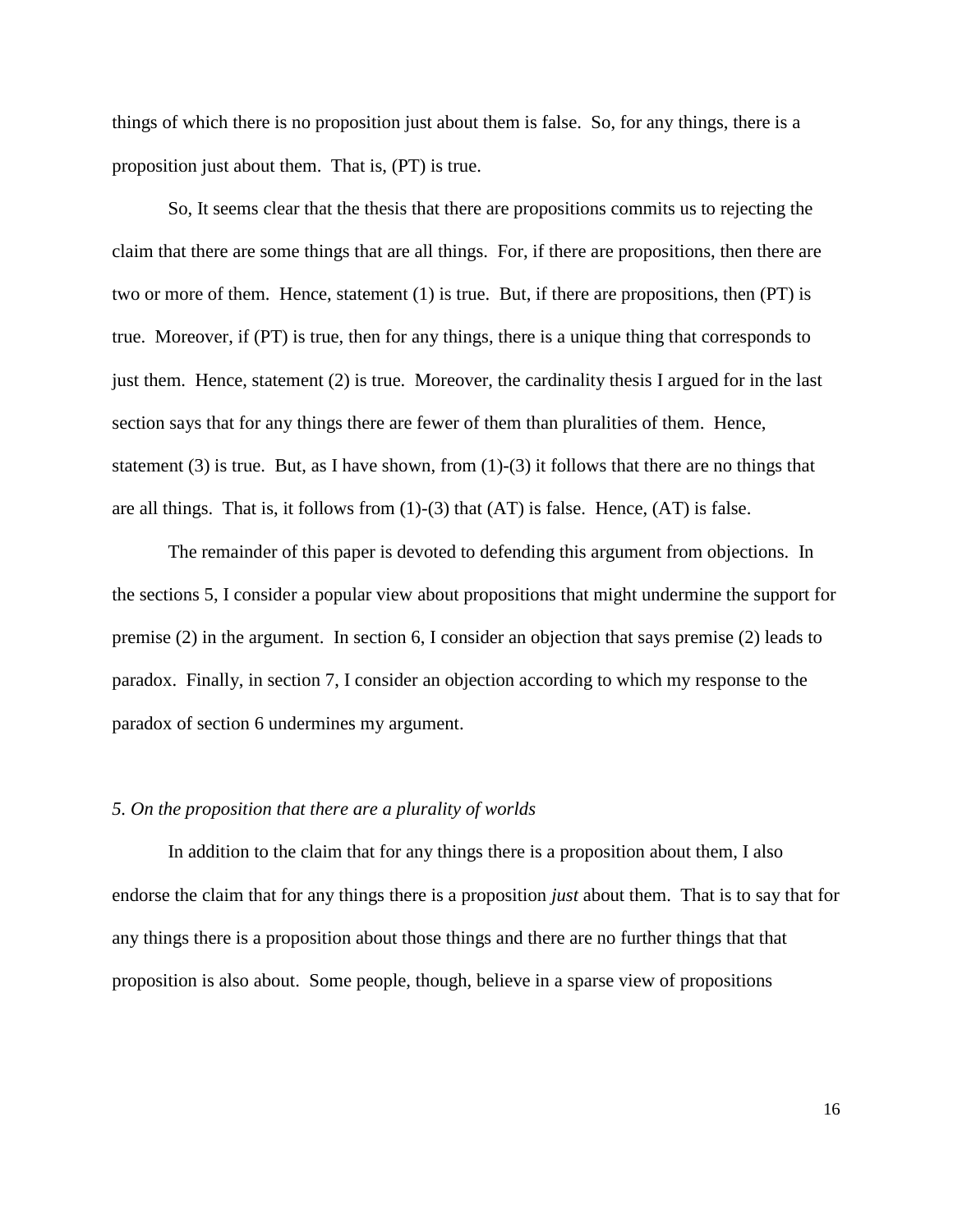according to which propositions are merely sets of possible worlds.<sup>21</sup> A proposition, P, is true at a world, w, just in case P is identical to a set of possible worlds and w is a member of that set. On this view, for any propositions P and Q, if it is necessary that P is true iff Q is true, then  $P=Q$ . But, now consider the proposition that the number 2 exists and the proposition that the number 7 exists. Since, numbers are necessarily existing entities, it is impossible for one of those propositions to be true without the other proposition also being true. But, then it follows, on this view, that the proposition that the number 2 exists is the same as the proposition that the number 7 exists. Hence, the proposition that the number 2 exists is not *just* about the number 2, it is also about the number 7. On this view, it might turn out that although it is true that for any things there is a proposition about them, it is false that there is a proposition just about them. Hence, if this sparse view is true, then (PT) may be false and part of the support for (2) may be undermined.

 $\overline{a}$ 

 $21$  A better view might be that propositional attitudes (and other properties and relations that seem to take propositions as objects) are really irreducibly plural. The fundamental belief relation, on this view, is irreducibly plural in its second place and, hence, it will have the form 'S believes those *x*s' where the plural variable is satisfied by worlds. Consider the sentence 'grass is green'. On this view, that sentence picks out, plurally, all those worlds where grass is green. Moreover, if someone believes the content of that sentence, then she stands in the belief relation to those worlds. This view might be favored by those who believe that some worlds are too numerous to form a set. If propositions are sets, then there is no proposition that corresponds to some worlds that are too numerous to form a set. However, if (speaking vulgarly) propositions are pluralities, then those worlds that are too numerous to form a set are still propositions and might still be expressed and believed.

One down side of this view is the following. There are some truths about propositions that seem to be irreducibly plural. For example, when I say that Nicholas's beliefs are consistent, I seem to be saying something irreducibly plural about propositions. However, if propositions are pluralities, then I must be saying something irreducibly perplural. As I mentioned before, some people think that there's no way to make sense of a perplural language without reifying pluralities (which is exactly what we want to avoid). The only hope for a defender of this view is to find a way to paraphrase away those claims that *seem* to be irreducibly plural; like the claim that Nicholas's beliefs are consistent. Gabriel Uzquiano (2004) has a good discussion of the prospects for paraphrasing seemingly irreducible plural claims in another context. Much of what Uzquiano says will apply in this circumstance as well. Luckily, nothing that I say in the remainder of this section depends on whether propositions are sets of worlds or pluralities of worlds. So, I will simply focus on the former view.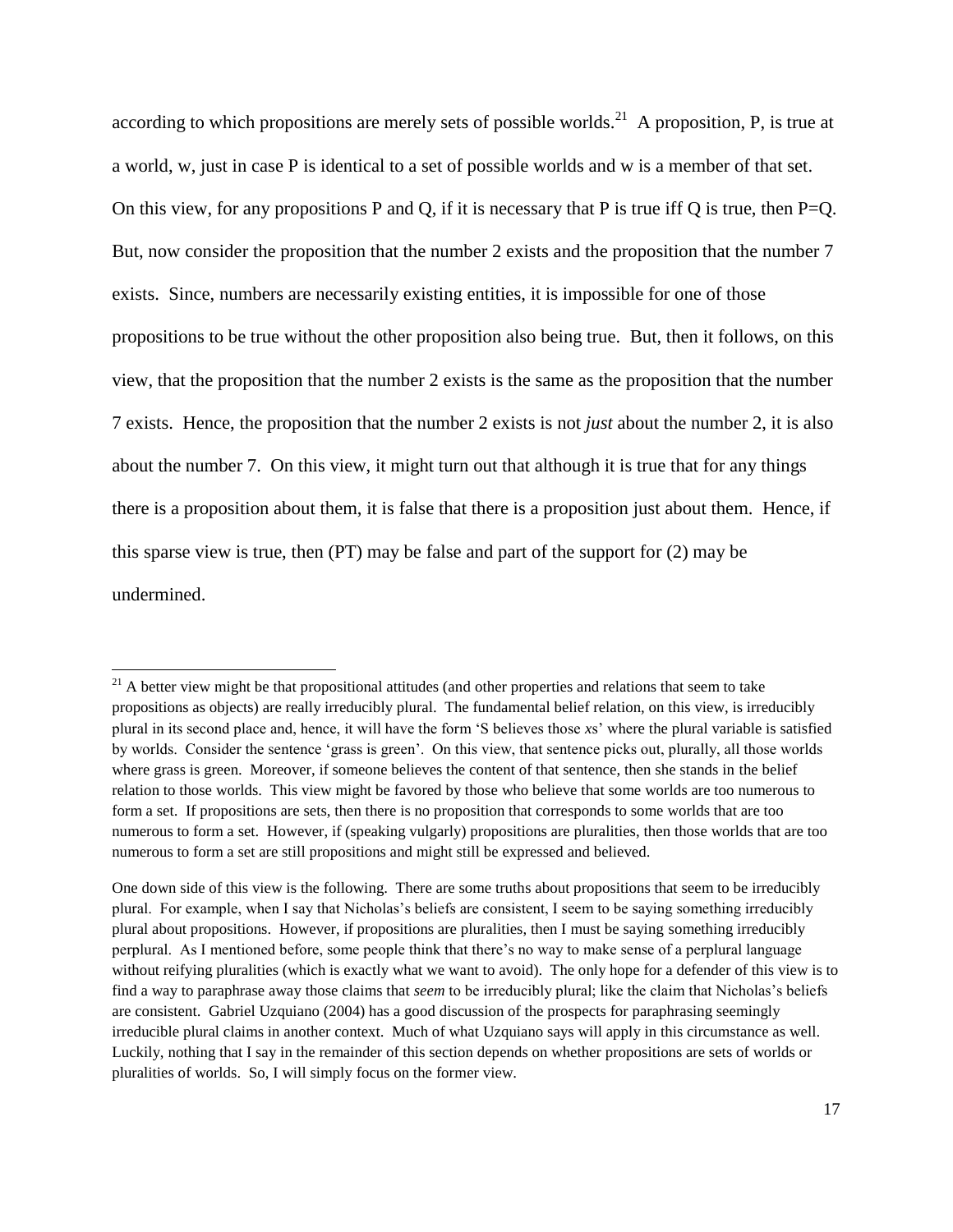There are two things that I would like to say in response to this objection. First, the best sparse theory of propositions is one according to which propositions are sets of worlds. But, it seems to me that this view of propositions is mistaken. In what follows, I will say a bit about why I think this sparse view of propositions is mistaken. I recognize, however, that there are some who have very reasonable defenses of the sparse view of propositions. So, I will close this section by noting that there are many metaphysical views that support premises (2) of my main argument against all things. Endorsing a sparse view of propositions in order to avoid commitment to (2) is merely the first step on a dark path to a generally sparse metaphysics.

Let's start by considering a sparse view of propositions. Let's consider a bare bones view according to which (i) for any proposition P, P is possibly true iff there is a possible world, w, such that P is true-at-w, and (ii) for any possible world, w, and any proposition, P, of the form *there are Fs*, **P** is true-at-w iff **P** is identical to a set of F-worlds and w is a member of that set. At the very least, if the sparse view of propositions is correct, then (i) and (ii) must both be true.

Unfortunately, (i) and (ii) are not both true. Let's suppose that necessarily, for any proposition, P, P is possibly true just in case there is a possible world, w, and P is true-at-w. But, it is necessary that there are merely possible truths; claims that are not true but are possibly true. It follows from these last two claims that necessarily, there is a merely possible world; worlds, distinct from the actual world, at which the merely possible truths are true.<sup>22</sup> Since, necessarily, there is a world that is not merely possible, namely the actual world, it follows that necessarily

 $\overline{a}$ 

<sup>&</sup>lt;sup>22</sup> Strictly speaking this does not follow from the last two claims. On Lewis's view, a merely possible de re modal truth about me may be true because there is some other *actual* individual who is my counterpart. However, it is necessary that there are merely possible de dicto truths. The claim that there is a world distinct from the actual world follows from the claim that there are merely possible de dicto truths and the claim that necessarily, for any proposition, P, P is possibly true just in case there is a possible world, w, and P is true-at-w.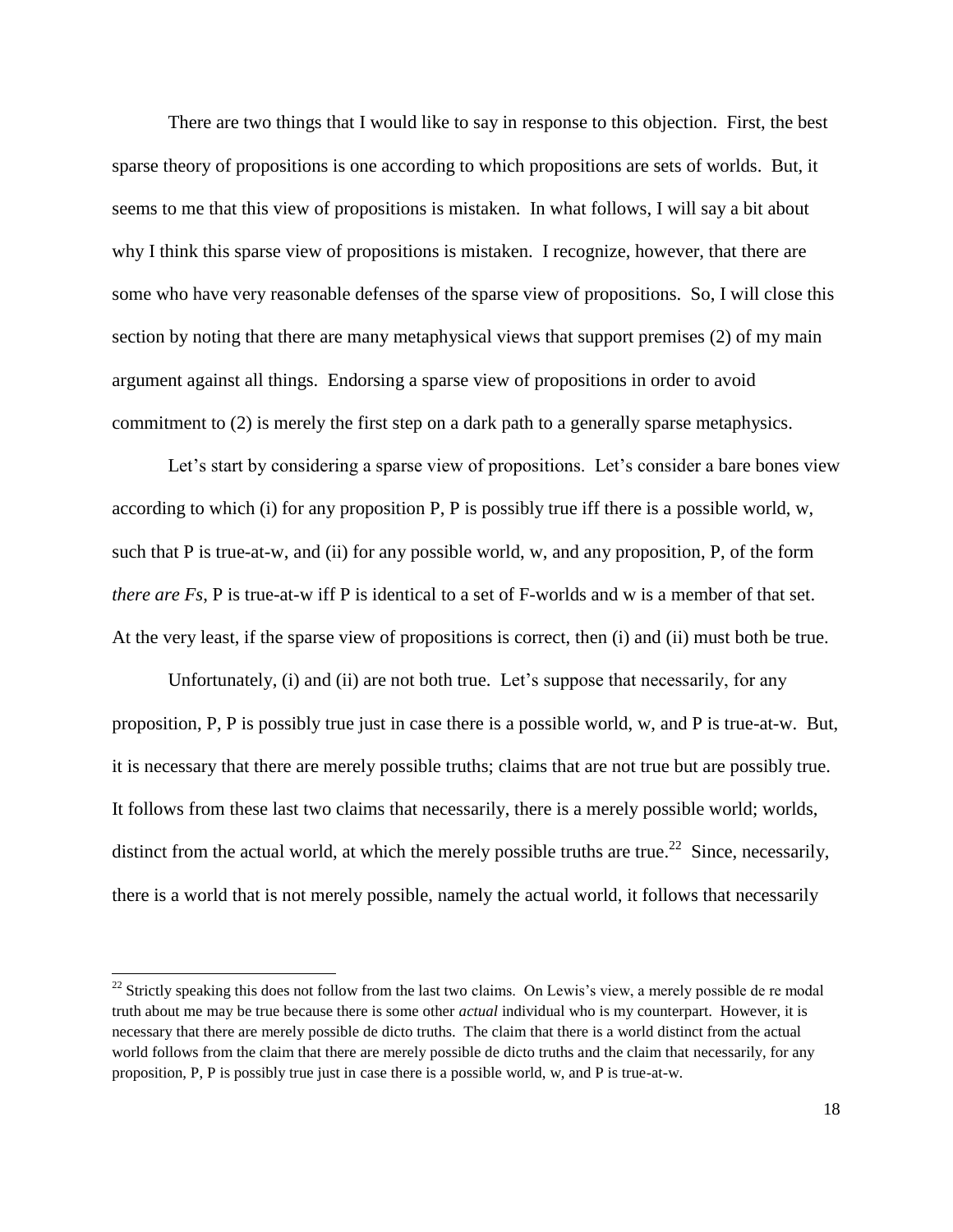there is more than one possible world. That is, the following claim turns out to be necessarily true:

(PW) There are (quantifiers wide open) a plurality of possible worlds.

So, if (i) and (ii) are both true, then (PW) is necessarily true.

But, if (i) and (ii) are both true and (PW) is necessarily true, then (PW) is identical to the set of all worlds. After all, given that a necessary proposition is one the negation of which is not possibly true (that is, given the duality of necessity and possibility), it follows from (i) that a necessarily truth is true at all worlds. But, according to (ii), if (PW) is true at all worlds, then (PW) is identical to the set of all worlds. If (PW) is identical to the set of all worlds, then (PW) is identical to any other proposition that is true at all worlds; in particular, (PW) is identical to the proposition that arithmetic is incomplete. (PW), however, is not identical to the proposition that arithmetic is incomplete. Many of us believe the latter but disbelieve the former and, moreover, Gödel proved the latter without also proving the former. So, (PW) is not the set of all worlds. So, either (i) or (ii) is false. Since the sparse view of propositions is true only if both (i) and (ii) are true, it follows that the sparse view is mistaken.

As I mentioned before, although I take the above objection to be sound, I recognize that there are some who have very reasonable defenses of the sparse view of propositions. Many of the defenders have plausible things to say about objections like the one above. But, there is something that I find more troubling about this style of response to my argument against all things. This style of response seems to be merely one step down a dark path to a generally sparse metaphysical view. As I noted at the beginning of section 4, there are several metaphysical views that seem to support premise (2) of my argument. I chose to focus on the view that for any things there is a proposition just about them. However, I could have easily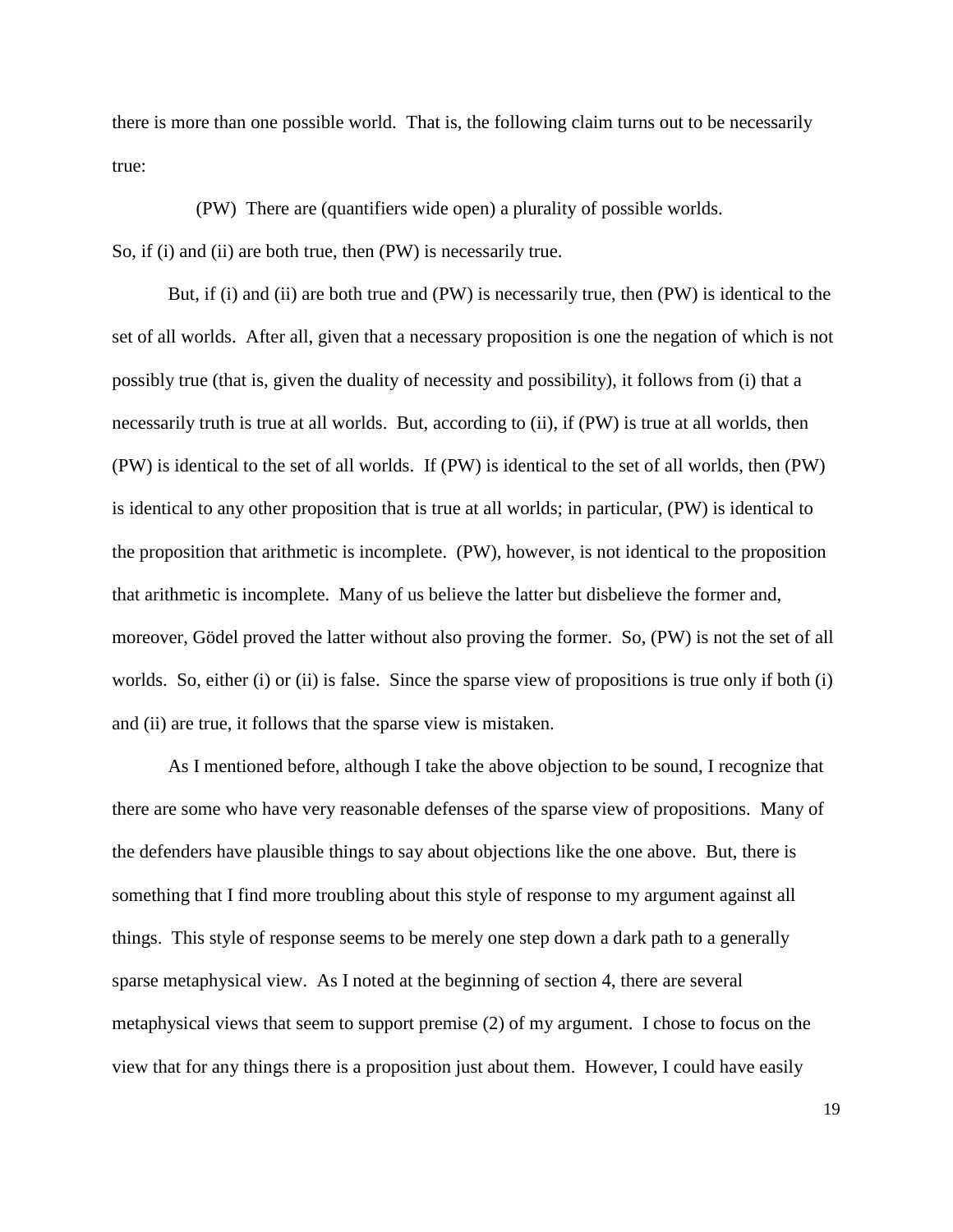focused on the view that for any things, there is a state of affairs of just those things existing; or the view that for any things there is a property of being just them; or the view that for any things there is a possible or impossible world were just they exist. Any of these metaphysical views supports premise (2) in my argument against all things. So, anyone who wishes to avoid the conclusion of my argument must accept not only a sparse view of propositions, but also a sparse view of states of affairs, properties, and worlds; one must accept a generally sparse metaphysics.

Moreover, if one accepts a generally sparse metaphysics in response to my argument, then one must also hold that how these entities are sparsely distributed over individuals must match-up. That is, one must reject the view that for any things there is either a proposition just about them or a state of affairs of just those things existing or a property that just they have, etc. In other words, in order to undermine all hope of support for premise (2), one must accept a generally sparse and rather radical metaphysics.<sup>23</sup>

### *6. We Must Pass Over in Silence*

 $\overline{a}$ 

In the last section, I considered a sparse view of propositions which some might have taken to be both true and inconsistent with (PT). If such a view were true, then the primary support for premise (2) would be undermined. However, it seems that the sparse view is false.

<sup>&</sup>lt;sup>23</sup> To make the darkness of this path more acute, note that one who accepts that propositions are merely sets of possible worlds should say exactly what a possible world is. But, the standard views of possible worlds cannot be held given a sparse metaphysical view. We cannot, for example, say that a possible world is a complex state of affairs or a complex property or even a complex sentence in a lagadonian language (where everything is its own name and every property is a predicate that expresses itself). For if any of these resources are rich enough to use in our construction of possible worlds, then they are also rich enough to generate support for premise (2). I see three options available to the defender of a sparse metaphysics. First, one could, of course, simply endorse Lewis's unorthodox view according to which possible worlds are concrete things composed of individuals which are appropriately related. Second, one could accept Magical Ersatzism according to which there is no true account of how possible worlds represent ways the world could be (i.e. they just do). Finally, one could accept a poor world making language and allow most representation to be implicit. However, I think few of us are willing to accept the counterintuitive costs of Lewis's concrete modal realism or Magical Ersatzism (though see (van Inwagen 1986) for a defense of the latter). So, the third option seems most plausible.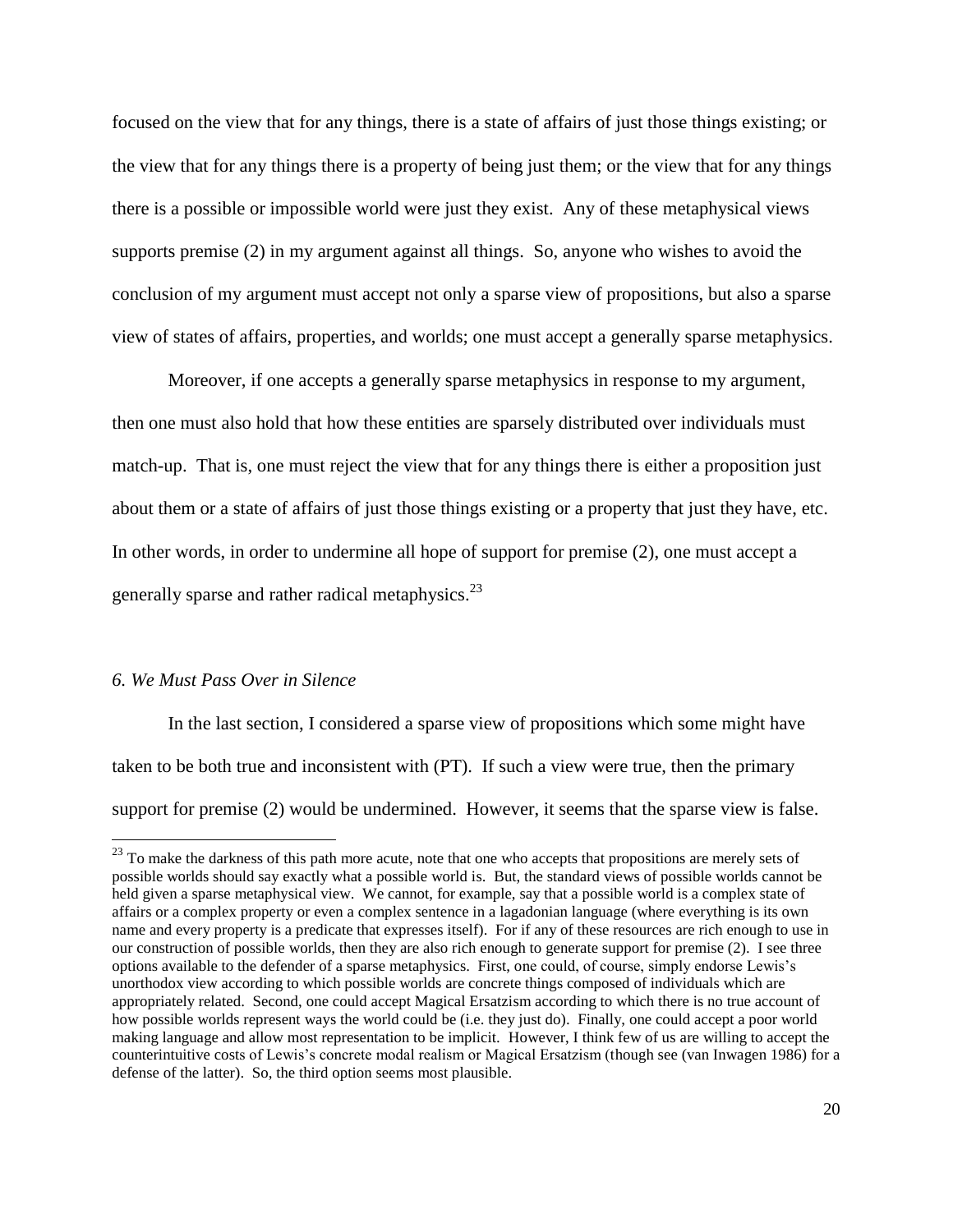Moreover, regardless of whether or not it's false, one would have to accept a generally sparse and radical metaphysics to undermine all potential support for premise (2). In this section, I consider what I take to be the strongest objection to (PT). According to this objection (PT) entails a contradiction all by itself, and hence must be false. However, if (PT) is false, then our primary support for (2) is undermined. Moreover, the form of this objection can be applied to any robust metaphysical view. So, if this objection were successful, it would indicate path in support of a generally sparse metaphysics.

The objection to (PT) is fairly clear.<sup>24</sup> First, assume that (PT) is true; that is, assume that for any things there is a proposition just about them. Now, it is clear that some propositions are not about themselves. For example, the proposition that Parmenides was born in Elea is not about itself (at most it is about Parmenides and Elea). Let, all and only those propositions that are not about themselves be called 'humble propositions'. Since there are some humble propositions, by (PT), there must be a proposition that is just about the humble propositions (perhaps the proposition that they exist or the proposition that they are humble). Arbitrarily choose any proposition that is just about the humble propositions and call it 'Confusion'.

Given the reference fixing description used to name Confusion and the definition of 'humble proposition', the following two claims are true.

- A. For any proposition P, Confusion is about P iff P is humble.
- B. For any proposition P, P is humble iff P is not about P.

But, by universal instantiation on (A) and (B) respectively, we get (C) and (D).

- C. Confusion is about Confusion iff Confusion is humble.
- D. Confusion is humble iff Confusion is not about Confusion.

 $\overline{a}$ 

 $^{24}$  A version of this argument is presented by Rayo and McGee (2000).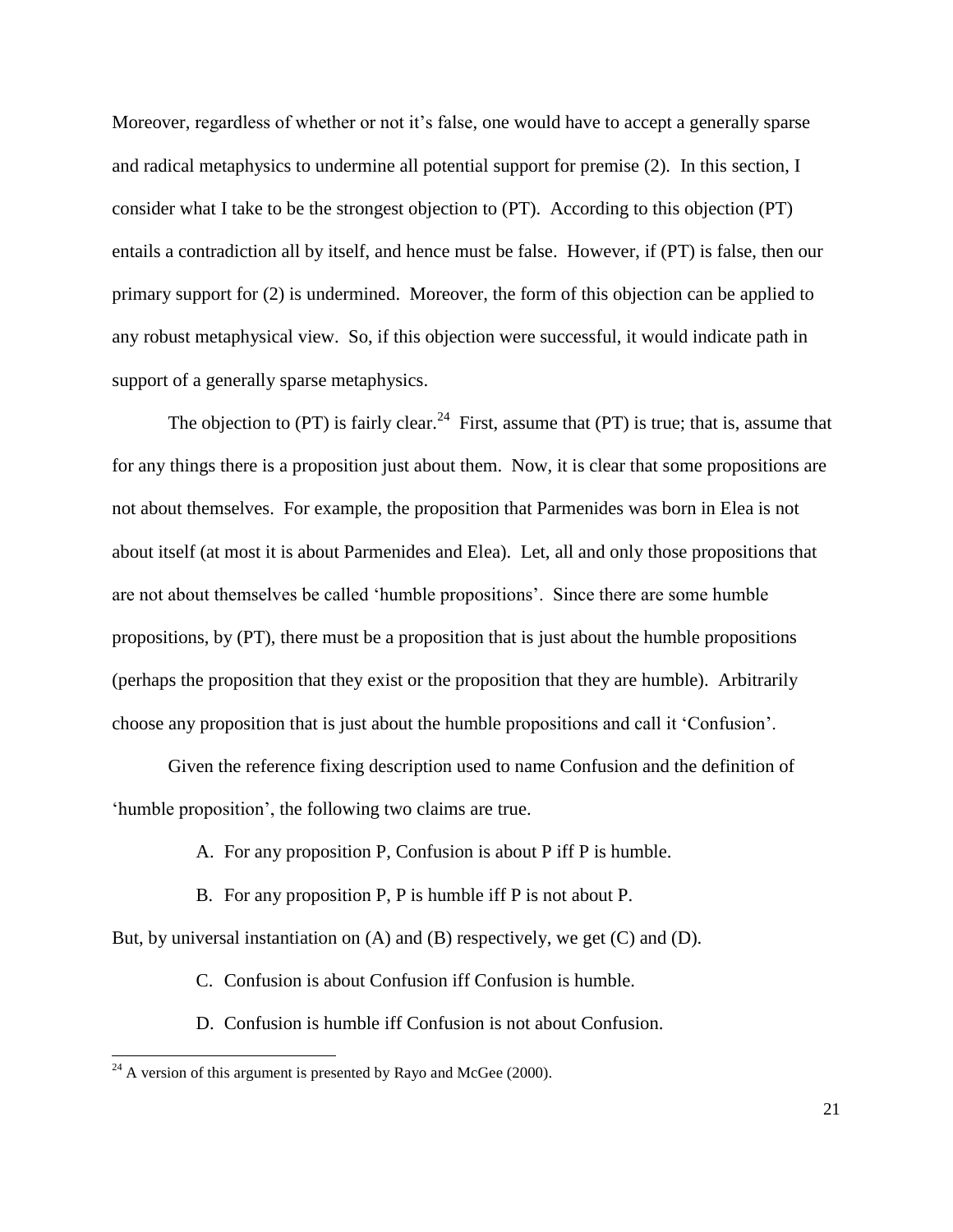And, of course, (E) follows from (C) and (D).

l

E. Confusion is about Confusion iff Confusion is not about Confusion.

But,  $(F)$  is a logical truth and  $(G)$ ,  $(H)$  and  $(I)$  all follow by classical logic.

- F. Either Confusion is about Confusion or Confusion is not about Confusion.
- G. If Confusion is about Confusion, then Confusion both is and is not about Confusion.
- H. If Confusion is not about Confusion, then Confusion both is and is not about Confusion.
- I. So, Confusion both is and is not about Confusion.

This contradiction followed from the supposition that for any things there is a proposition just about those things. So, there must be some things that no proposition is about. That is, (PT) must be false. But, since (PT) was our primary support for premise (2), it looks like our support for (2) has been undermined.

This is a very powerful argument against (PT). However, I do not believe the argument is sound. I do not accept  $(F)$ .<sup>25</sup> This may seem shocking, given that  $(F)$  seems like a logical truth. But, it turns out that propositions of the form *P or not-P* are not logical truths. This is one lesson we should take away from the Liar Paradox. Consider the English sentence, hereby named '(LIAR)': "(LIAR) does not express a truth". If we accept that either (LIAR) expresses a truth or it does not, then contradiction immediately follows. So, we must not accept that either (LIAR) expresses a truth or it does not. But, that means that there is at least one proposition of the form *p or not-p* which is unacceptable and hence, not a logical truth.

<sup>&</sup>lt;sup>25</sup> The view that I present is very similar to the view presented by Field (2008) and is inspired by Soames's (1999) view of truth.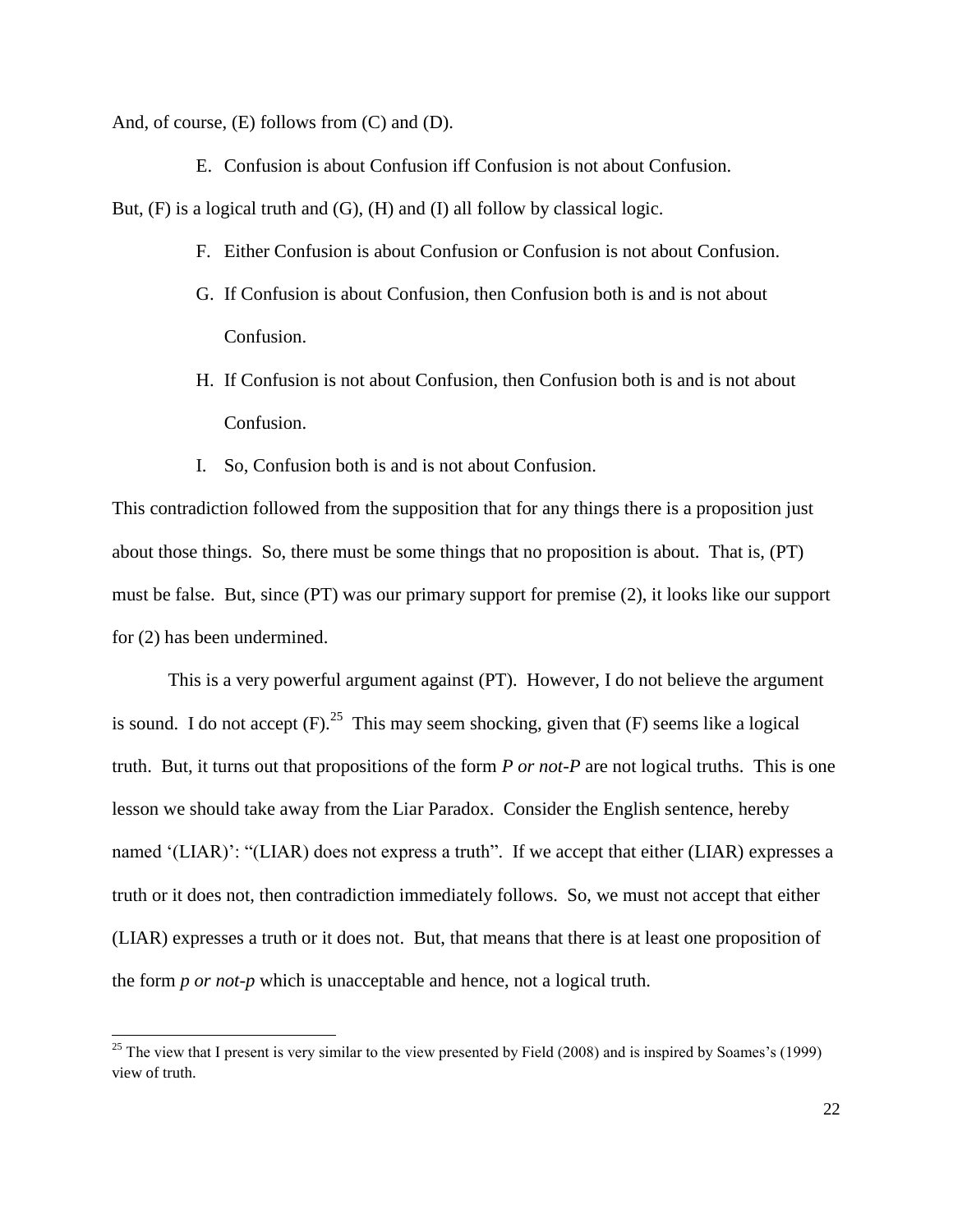Now, I said that I do not accept (F). But, I do not accept that Confusion is neither about itself nor not about itself either. To move from not accepting (F) to accepting the negation of (F) is to make the same mistake as before. Such a move presupposes that (F) or not-(F) is true. Rather, we must remain silent about whether (F) is true and we must remain silent about whether Confusion is about itself.<sup>26</sup>

It turns out that 'is not about itself' and 'does not express a truth' express partial properties. Let's call those things that are instances of a property the 'metaphysical extension' of that property.<sup>27</sup> Partial properties are properties that have a definite metaphysical extension and a definite metaphysical anti-extension. An atomic proposition of the form *a is F* is true if *a* lies within the metaphysical extension of the property *F*. The negation of an atomic proposition of the form *a is F* is true if *a* lies within the metaphysical anti-extension of the property *F.* However, there are some things that lie outside both the metaphysical extension and the metaphysical anti-extension of partial properties. If *a* lies outside both the metaphysical extension and the metaphysical anti-extension of *F*, then we must remain silent about whether *a is F*; that is, *a is F* is unacceptable.

There are lots of partial properties and it is very easy to introduce a predicate that expresses such a property into a language. Suppose I say "being a humanoid who is over 10 meters tall is sufficient for being a scholossal and being a humanoid under 200 centimeters tall sufficient for not being a scholossal. Furthermore, no non-humanoids are scholossals." Suppose

<sup>&</sup>lt;sup>26</sup> If we were to model a language that behaves this way, then we would assign to each predicate an extension and an anti-extension. However, some predicates, such as 'is not true' and 'is not about itself', will be such that the union of their extension and anti-extension fails to include the entire universe.

<sup>&</sup>lt;sup>27</sup> Here I am following Salmon (1981 pp. 46) in distinguishing a metaphysical extension from a semantic extension. Properties have metaphysical extensions whereas predicates have semantic extensions.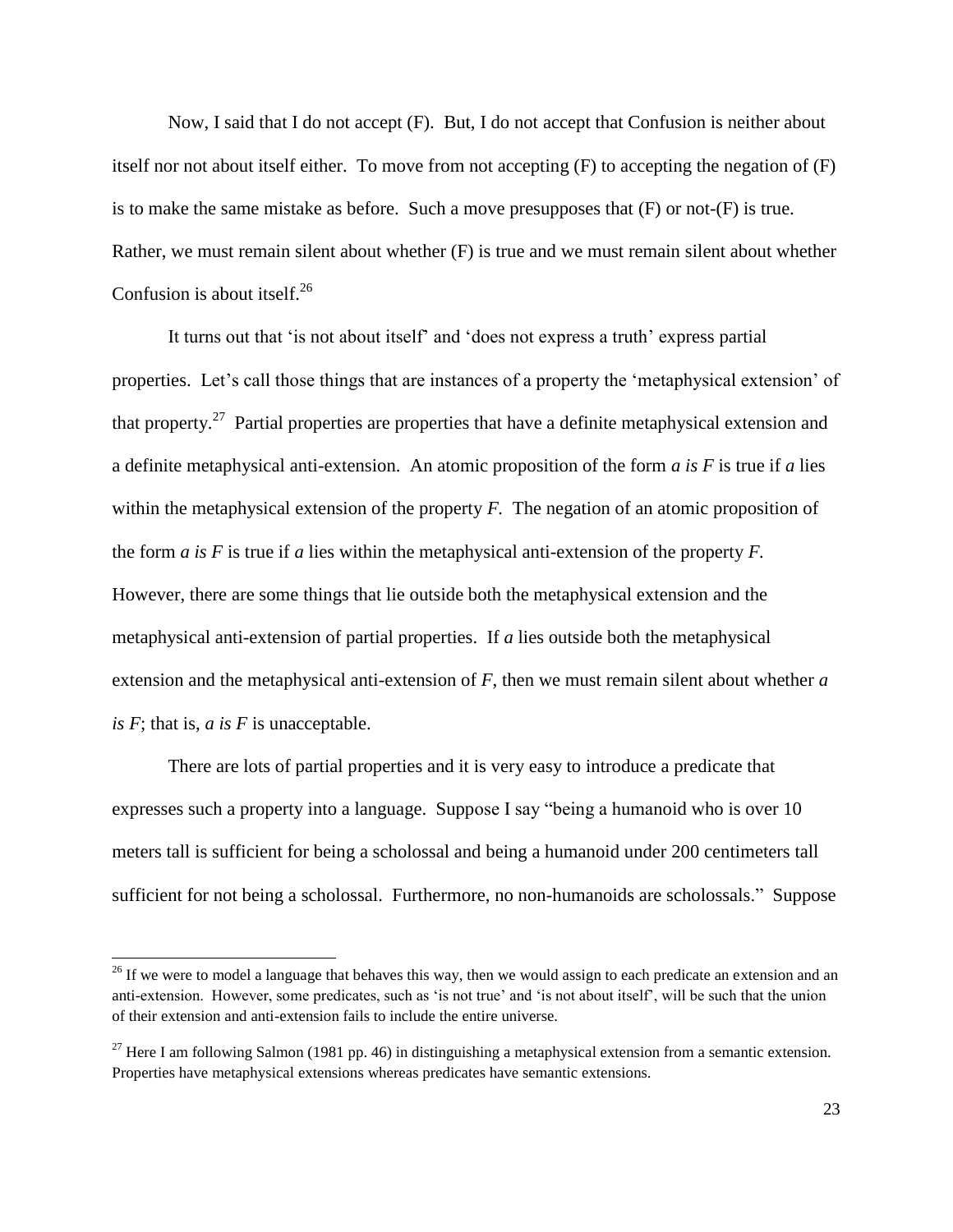Breetai comes from a species of humanoids who are between 10 and 15 meters tall. If Breetai is over 10 meters tall, then clearly he is a scholossal. If, on the other hand, Max is an ordinary human who is under 200 centemeters tall, then clearly he is not a scholossal. What, however, about someone who is 210 centimeters tall? Such a human falls outside the metaphysical extension of the property of being scholossal. In this case, we must remain silent about whether such a human is a scholossal.

The properties expressed by 'is not about itself' and 'does not express a truth' are partial properties. It is clear that some propositions fall within the metaphysical extensions of these properties and some propositions fall inside the metaphysical anti-extensions of them as well. However, there are a few propositions that are neither in the metaphysical extension nor in the metaphysical anti-extensions of these properties. (LIAR) is a sentence that lies outside both the metaphysical extension and the metaphysical anti-extension of the property expressed by 'does not express a truth'.<sup>28</sup> Similarly, any propositions that are about all and only the humble propositions, including Confusion, lie outside of the metaphysical extension and metaphysical anti-extension of the property expressed by 'is about itself'.

#### *7. The Bounds of Silence*

 $\overline{a}$ 

Some may have noticed that the argument presented in the last section against (PT) is similar in structure to one part of the argument used to defend the cardinality thesis in section 1. Remember that I called the plurality of all and only those individuals that are not amongst the

 $^{28}$  Moreover, given the truth conditions for negation, (LIAR) lies outside of the metaphysical extension and antiextension of the property expressed by 'is true' as well. This means that the proposition, hereby named (TRUTH), that this proposition is true is also outside the metaphysical extension and anti-extension of the property expressed by 'is true'. Hence, we must remain silent about whether the truth teller is true. See Soames (1999) for a discussion of this consequence.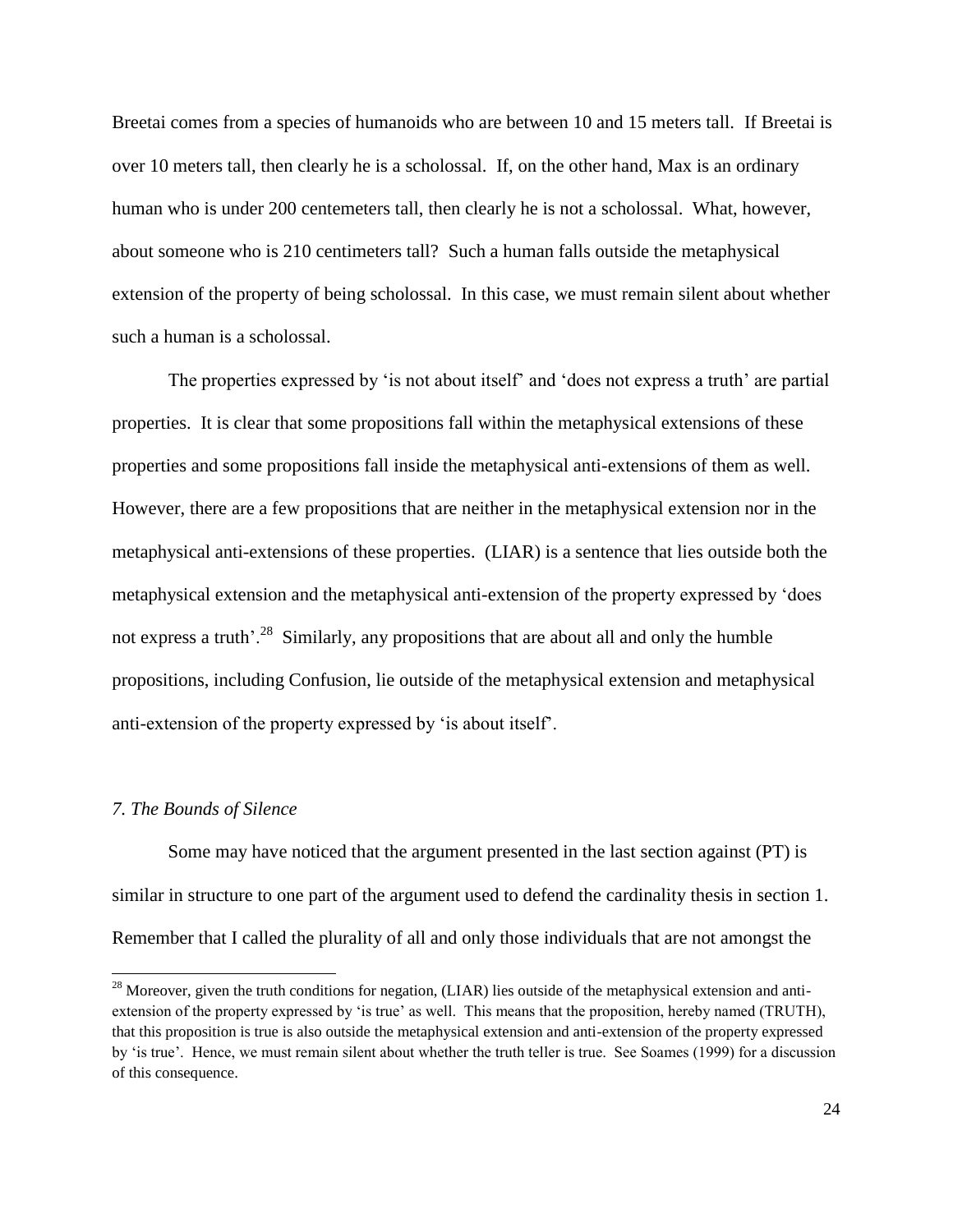pluralities they are paired with 'The Fallen'. I also called the individual paired with The Fallen 'Eve'. I then argued for the claim that Eve is amongst The Fallen iff Eve is not amongst The Fallen. Finally, I claimed that either Eve is amongst The Fallen or Eve is not amongst The Fallen and derived a contradiction. At that point, I concluded that the supposition that some things are such that there are as many of them as there are pluralities of them is false. That is, I concluded that the cardinality thesis is correct. However, when I considered an argument of the same form in section 6, I refused to accept premise (F), the disjunctive premise that either Confusion is about itself or it is not. Why, one might legitimately ask, did I decide to remain silent about whether Confusion is about itself but I did not decide to remain silent about whether Eve is amongst The Fallen? How could the premises of the first argument be acceptable yet the premise of the second not?

The latter question is difficult to answer. I do know that some arguments of the form we are considering are sound. For example, suppose I say "let 'Mark Barber' name the barber of Syracuse who shaves all and only those who don't shave themselves. The proposition that Mark Barber shaves himself iff he does not shave himself is inconsistent with the proposition that either Mark Barber shaves himself or he does not shave himself. However, I do not remain silent over the claim that either Mark Barber shaves himself or he doesn't shave himself. Rather, I accept that premise, reject the biconditional and conclude that Mark Barber does not exist.

I also know that some arguments of this form are not sound. Obviously, (LIAR) expresses a truth iff it does not express a truth. However, I will not accept that either (LIAR) expresses a truth or it does not. Moreover, I cannot accept that premise lest contradiction ensues. The difference between the case of Mark Barber and the case of (LIAR) is that we must accept the existence of (LIAR). Here it is before us on this very page!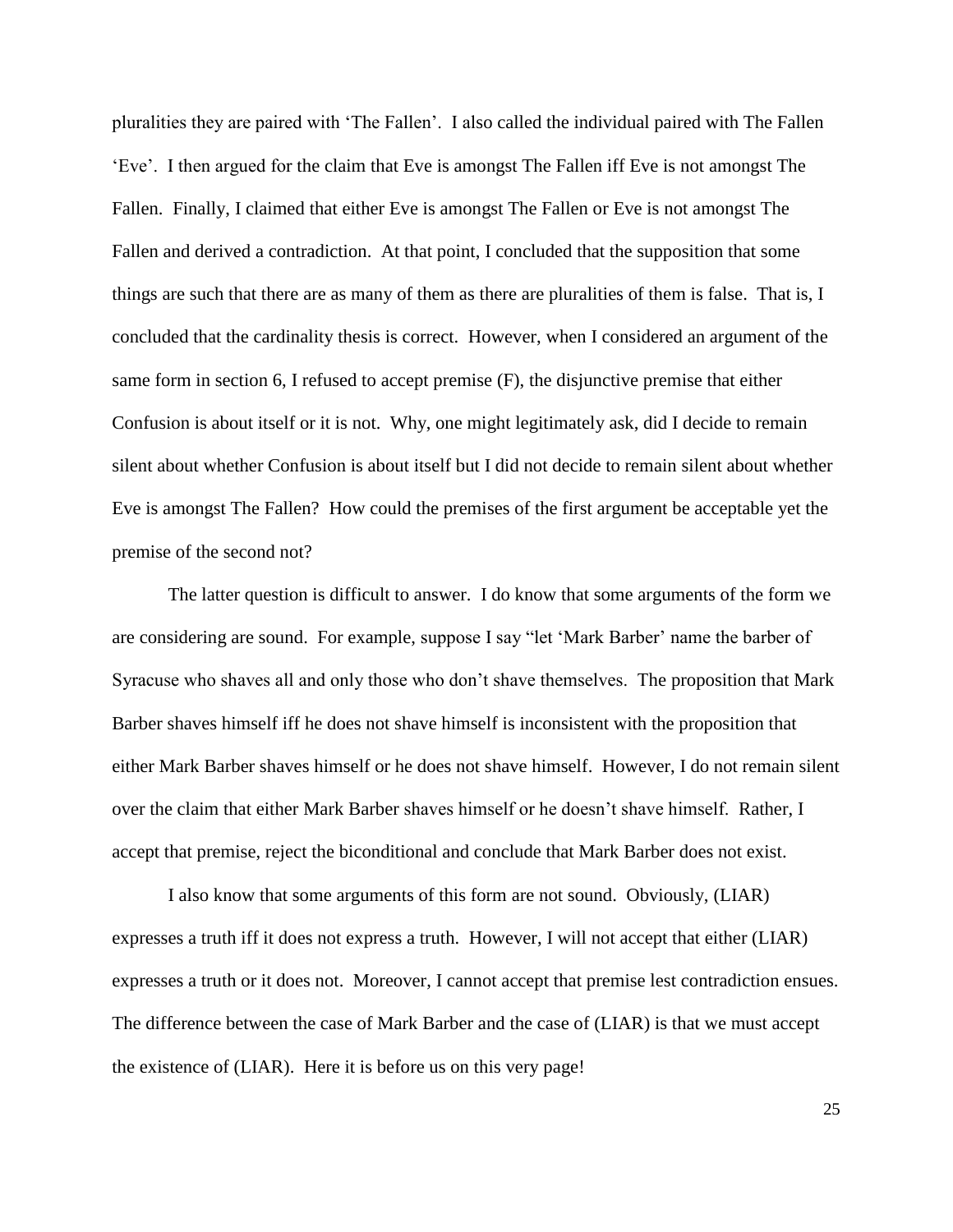(LIAR): '(LIAR) does not express a truth.'

I can think of no clearer proof that (LIAR) exists than its very presence before my eyes. Mark Barber, on the other hand, is not presenting himself so clearly.

Eve is like Mark Barber. Eve's existence is not foisted upon us and we are free to avoid contradiction by denying that Eve exists. This rout leads us to the cardinality principle. Confusion, on the other hand, is like (LIAR). We know that Confusion exists because we know that there are some humble propositions. Moreover, I am convinced by the discussion of section 2 that there must be a proposition just about the humble propositions. The existence of Confusion forces us into silence. That is, we are forced to remain silent about whether Confusion is about itself.

There is also an independent reason for avoiding silence about the claim that either Eve is amongst The Fallen or Eve is not. Suppose the claim that either Eve is amongst The Fallen or Eve is not amongst The Fallen is unacceptable. That is, suppose that we must remain silent about that disjunction. If that is the case, then we must also remain silent about each of the disjuncts. So, the claim that Eve is amongst The Fallen is a claim that we must remain silent about. But, we know that the amongst relation is transitive. But, that means that if Eve is amongst any things that are amongst The Fallen, then Eve is amongst The Fallen as well. So, if we must remain silent about whether Eve is amongst The Fallen, then we must remain silent about whether Eve is amongst any things that are amongst The Fallen. Some things that are amongst The Fallen are individuals and individuals are simply pluralities that are one in number. So, for any things that are one in number and amongst The Fallen, we must remain silent about whether Eve is amongst those things. One interesting discovery of the logic of plurals is that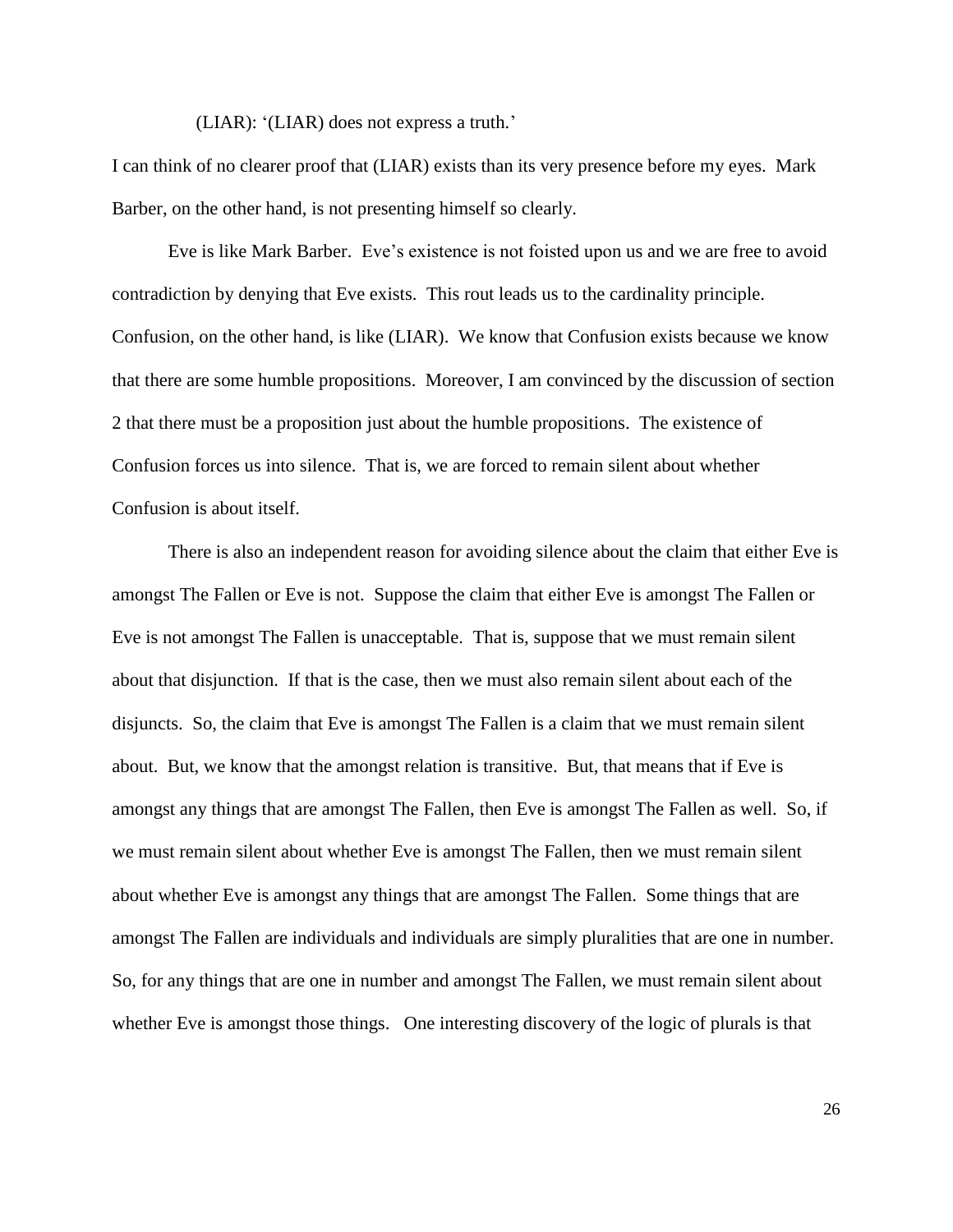there is a relationship between the amongst relation and the identity relation. In particular, the following Identity Principle is true:

> (IP) (∀*x*s)(∀*y*s) (*x*s=*y*s ↔ (*x*s are amongst *y*s & *y*s are amongst *x*s & *x*s are one in number))

That is, one plurality is identical to a second plurality iff each is amongst the other and neither is more than one in number.<sup>29</sup> But, supposedly we must remain silent about whether Eve is amongst any things that are amongst The Fallen (including individuals). Moreover, Eve is definitely one in number. It follows from these two claims that for any individual amongst the fallen, we must remain silent about whether *it* is identical to Eve. This suggests that there are some identity claims that we should remain silent about and the root of that silence is in the identity relation. But, if we must remain silent about any identity claim, the root of that silence is not in the identity relation. So, our supposition must be mistaken. That is, the claim that either Eve is amongst the Fallen or Eve is not amongst the Fallen is perfectly acceptable. But, if that is right, then the proof of the cardinality principle is sound.

## *8. Conclusion*

 $\overline{a}$ 

Although the claim that there are some things that any things whatsoever are amongst seems intuitively plausible, I believe this thesis must be rejected. Those who disagree must accept widespread metaphysical limitations, not only with respect to propositions, but also with respect to states of affairs, properties, divine thoughts, and impossible worlds (to name a few). Moreover, they must accept that there are some things that are such that there are is no proposition just about them and there is no state of affairs involving just them and there is no

 $29$  See, for example, McKay (2006, 129).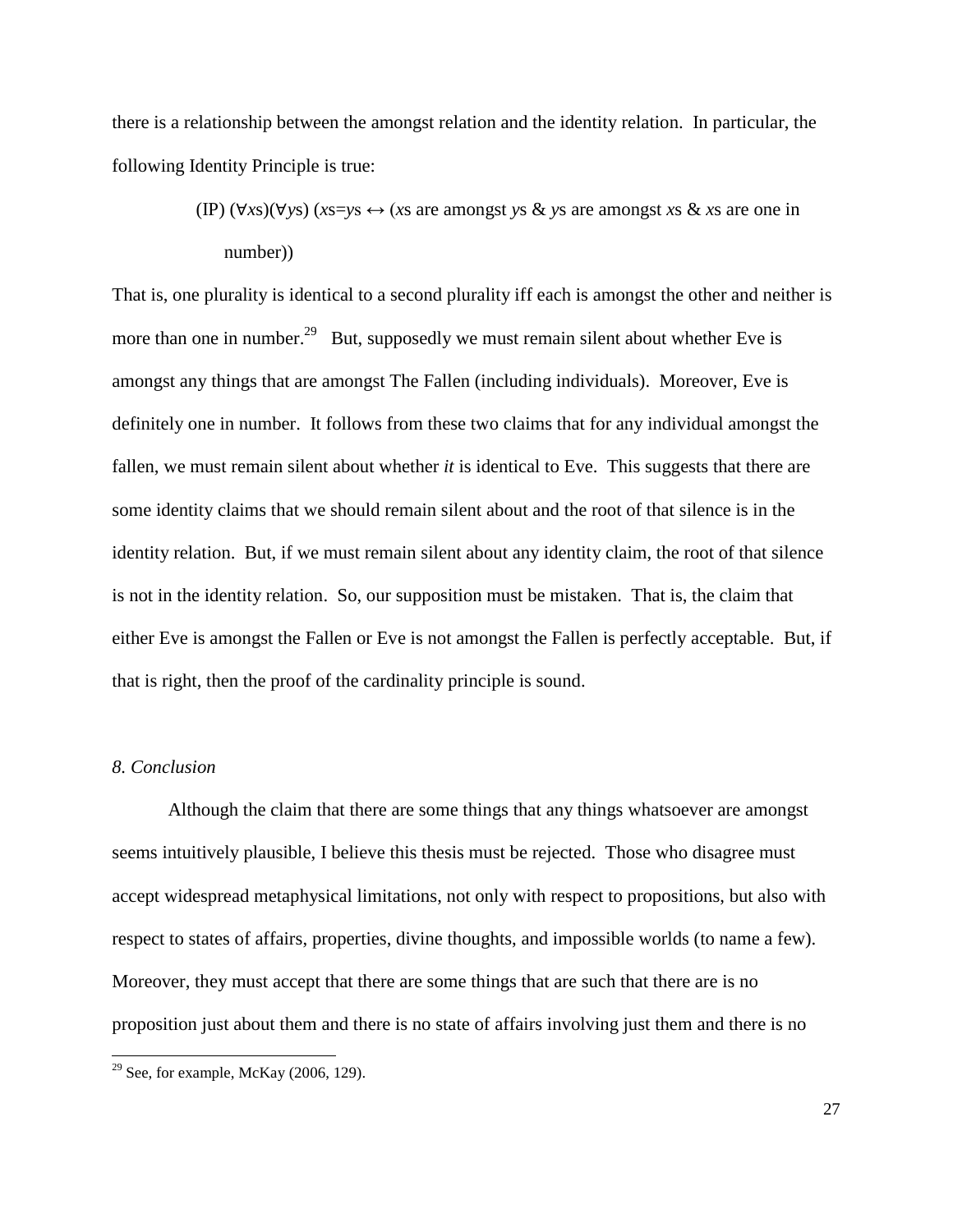property had by just them etc. On the other hand, those who reject all things, must face certain limitations on the usefulness of plurals and perhaps accept certain surprising metaphysical theses. It seems to me that the costs of rejecting all things are less drastic than the costs of sparse metaphysics.<sup>30</sup>

## **Bibliography**

- Bohn, Einar Duenger (2009a) "An argument against the necessity of unrestricted composition," *Analysis* Vol. 69: 27-31.
- Bohn, Einar Duenger (2009b) "Must there be a Top Level?" *The Philosophical Quarterly* Vol. 59: 193-201.
- Boolos, George (1984) "To be is to be the Value of a variable (or to be Some Values of Some Variables)," *The Journal of Philosophy* Vol. 81: 430-449.
- Cartwright, Richard (1994) "Speaking of Everything," *Nous* Vol 28: 1-20.
- Field, Hartry (2008) *Saving Truth from Paradox* (Oxford: Oxford University Press).
- Grim, Patrick (2000) "The Being that Knew Too Much," *International Journal of Philosophy of Religion* Vol 47: 141-154.
- ----- (1991) *The Incomplete Universe* (Cambridge, MA: MIT Press).

l

----- (1984) "There is no Set of All Truths," *Analysis* Vol. 44: 206-208.

<sup>&</sup>lt;sup>30</sup> Thanks to Karen Bennett, Gregory Fowler, Mark Heller, Hud Hudson, Kris McDaniel, Tom McKay, Chris Tillman, and Gabriel Uzquiano, for discussing these issues and reading earlier drafts of this paper. Thanks also to audiences at The University of Manitoba and Syracuse University for helpful comments and discussion.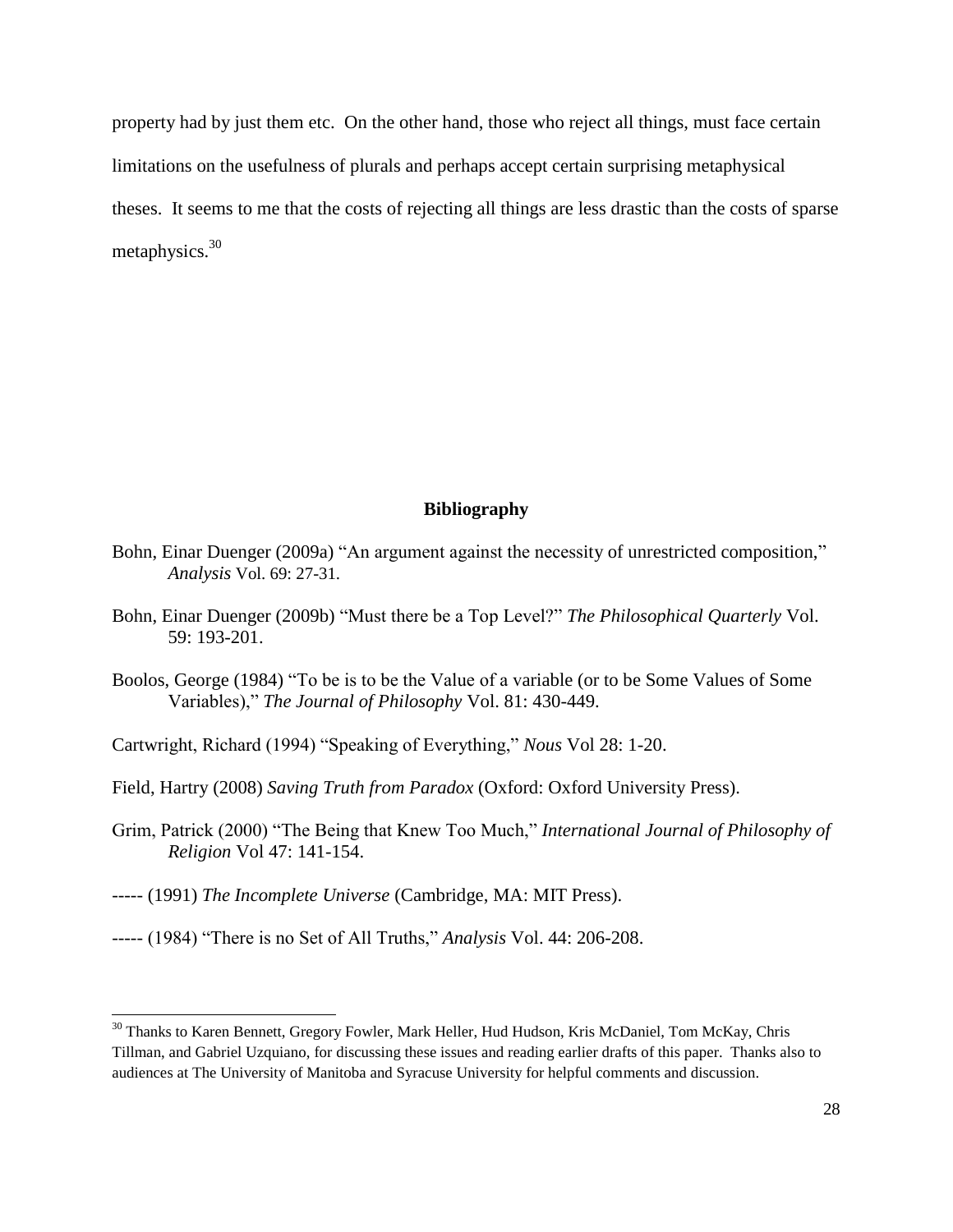- ----- (1983) "Some Neglected Problems of Omniscience," *American Philosophical Quarterly* Vol. 20: 265-276.
- Leonard, Henry and Goodman, Nelson (1940) "The Calculus of Individuals and its Uses," *Journal of Symbolic Logic* Vol. 5: 45-55.
- Lewis, David (1991) *Parts of Classes* (Oxford: Basil Blackwell).

Lewis, David (1986) *On the Plurality of Worlds* (Oxford: Basil Blackwell).

McKay, Thomas (2006) *Plural Predication* (Oxford: Clarendon Press).

Plantinga, Alvin and Grim, Patrick (1993) "Truth, Omniscience, and Cantorian Arguments: An Exchange," *Philosophical Studies* Vol. 71: 267-306.

Rayo, Agustin (2002). "Word and Objects," *Nous* Vol. 36: 436-464.

- Rayo, Agustin and McGee, Van (2000). "A puzzle about de rebus belief," *Analysis* Vol. 60: 297- 299*.*
- Rayo, Agustin and Uzquiano, Gabriel (1999). "Toward a Theory of Second-Order Consequence," *Notre Dame Journal of Formal Logic*Vol. 40: 315-325
- Rosen, Gideon (1995) "Armstrong on Classes as States of Affairs," *Australasian Journal of Philosophy* Vol. 73: 613-625.
- Salmon, Nathan (1981) *Reference and Essence* (Princeton: Princeton University Press).
- Schaffer, Jonathan (2010) "Monism: The Priority of the Whole," *The Philosophical Review* Vol. 119: 31-76.
- Shapiro, Stewart (1991) *Foundations Without Foundationalism: A Case for Second-Order Logic* (Oxford: Clarendon Press)
- Simons, Peter (1987) *Parts: A Study In Ontology* (Oxford: Clarendon Press).
- Soames, Scott (1999) *Understanding Truth* (Oxford: Oxford University Press).
- Spencer, Joshua (2006) "Two Mereological Arguments against the Possibility of an Omniscient Being," *Philo* Vol. 9: 62-71.
- Tarski, Alfred (1935) "On the Foundations of the Boolean Algebra," reprinted in Tarski, Alfred (1983) *Logic, Semantics, Metamathematics* (Indianapolis IN: Hackett Publishing Company).